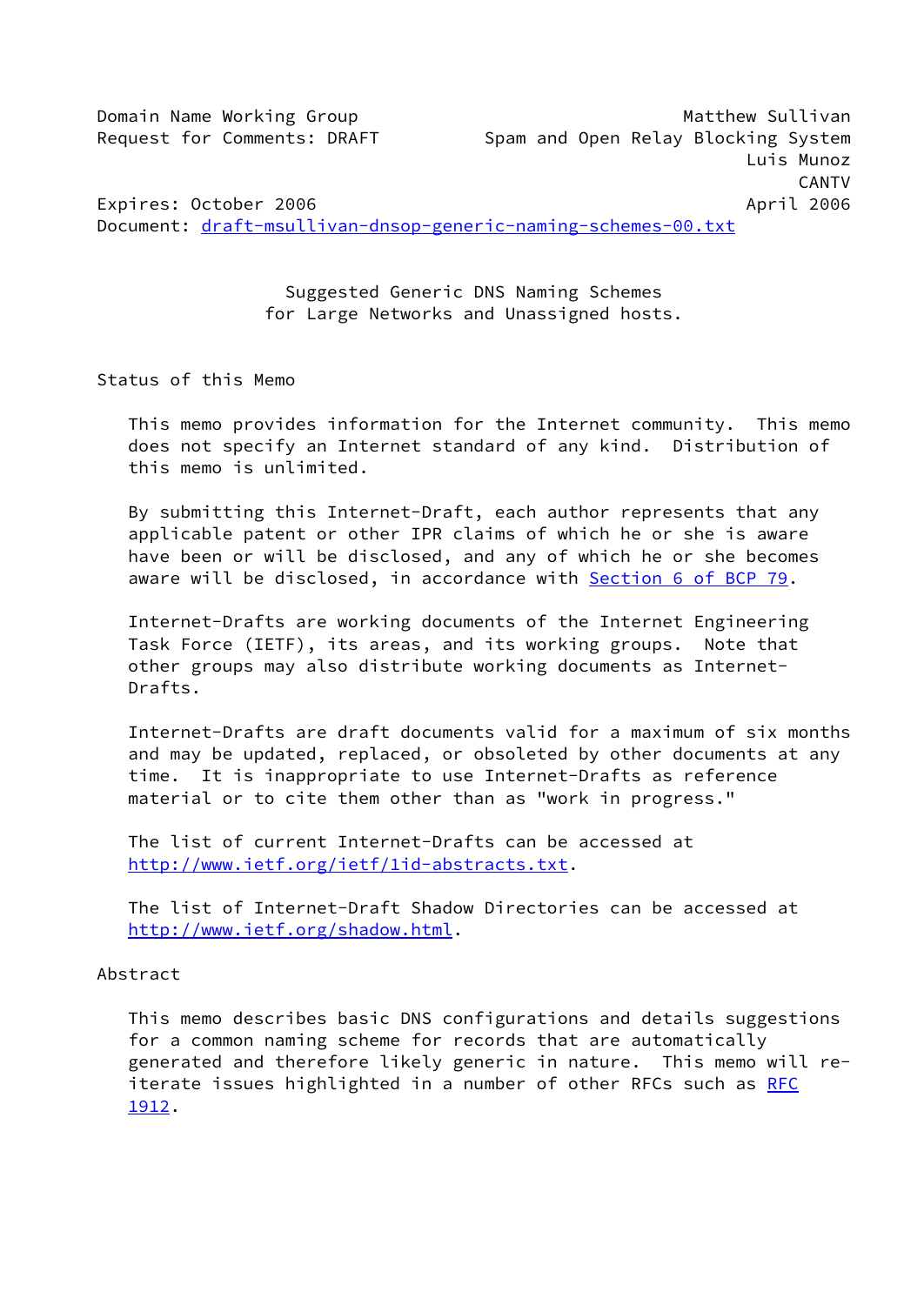<span id="page-1-0"></span>RFC DRAFT CONSERVERS AND RESERVE AT A SERIES OF DRAFT CONSERVERS AND RESERVE ASSESSMENT OF DRAFT CONSERVERS AND DRAFT CONSERVERS AND RESERVE AND RESERVE AND RESERVE AND RESERVE AND RESERVE AND RESERVE AND RESERVE AND RESER

# Notation

 The key words "MUST", "MUST NOT", "REQUIRED", "SHALL", "SHALL NOT", "SHOULD", "SHOULD NOT", "RECOMMENDED", "MAY", and "OPTIONAL" in this document are to be interpreted as described in [RFC 2119.](https://datatracker.ietf.org/doc/pdf/rfc2119)

# TABLE OF CONTENTS

|                                                                                                                                                                                                                                                                                                           | $\perp$                                                                                                    |
|-----------------------------------------------------------------------------------------------------------------------------------------------------------------------------------------------------------------------------------------------------------------------------------------------------------|------------------------------------------------------------------------------------------------------------|
|                                                                                                                                                                                                                                                                                                           | $\overline{2}$                                                                                             |
|                                                                                                                                                                                                                                                                                                           | $\overline{2}$                                                                                             |
| $\perp$ .                                                                                                                                                                                                                                                                                                 | $\overline{2}$                                                                                             |
| <b>BACKGROUND</b><br>$\overline{2}$ .                                                                                                                                                                                                                                                                     | $\overline{3}$                                                                                             |
| 3.                                                                                                                                                                                                                                                                                                        | $\overline{4}$                                                                                             |
| $\underline{4}$ . Allocation Type Assignment Indicators<br>4.1.<br>4.2.<br>Unassigned Address Ranges<br>4.3.<br>5. Transport Type Assignment Indicators<br>DSL link transport indicators<br>5.1.                                                                                                          | $\overline{5}$<br>$\overline{5}$<br>$\underline{6}$<br>$\overline{1}$<br>$\overline{1}$<br>$\underline{8}$ |
| Dial-Up transport indicators<br>5.2.<br>Cable modem terminated link indicators<br>5.3.<br>Mobile device (GPRS, WiFi etc)<br>5.4.<br>5.5.<br>Address ranges assigned to multi purpose links<br>Address ranges assigned to leased lines and ATM links $\dots$ 11<br>5.6.                                    | $\underline{8}$<br>9<br>9<br>10                                                                            |
| 6. Customer Type Assignment Indicators  12<br>Address ranges assigned to business customers  12<br>6.1.<br>Address ranges assigned to residential customers  12<br>6.2.<br>Address ranges assigned to co-location customers  13<br>6.3.<br>Address ranges assigned to shared server customers  13<br>6.4. |                                                                                                            |
| 7. Server/Machine Type Assignment Indicators  14<br>Address ranges assigned to mail servers  14<br>7.1.                                                                                                                                                                                                   |                                                                                                            |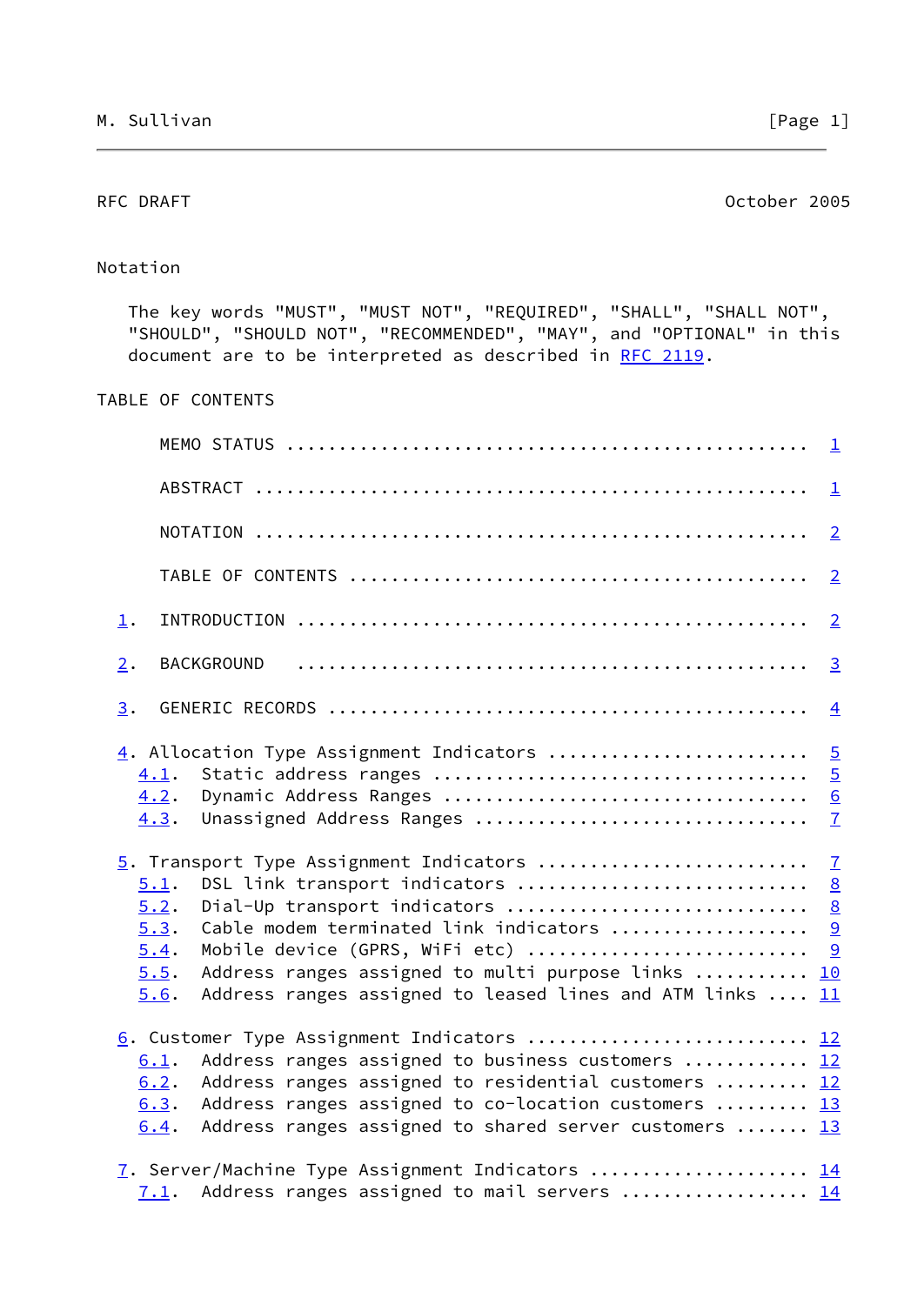|  | 7.1.1. Assignments for incoming mail servers  14              |  |
|--|---------------------------------------------------------------|--|
|  | 7.1.2. Assignments for incoming and outgoing mail servers  15 |  |
|  | 7.1.3. Assignments for outgoing mail servers  15              |  |
|  | 7.2. Address ranges assigned for web servers  16              |  |
|  | 7.3. Address ranges assigned for DNS servers  16              |  |

|  |  | M. Sullivan |
|--|--|-------------|
|  |  |             |

### $[Page 2]$

# <span id="page-2-1"></span>RFC DRAFT October 2005

|     | 7.4. Address ranges assigned for core infrastructure  17<br>7.5. Address ranges assigned for multi-purpose hosts  17 |  |
|-----|----------------------------------------------------------------------------------------------------------------------|--|
| 8.  | Language Issues in Naming Schemes  18                                                                                |  |
|     | 9. Miscellaneous Items with Respect to Naming Schemes  18                                                            |  |
| 10. |                                                                                                                      |  |
| 11. |                                                                                                                      |  |
| 12. |                                                                                                                      |  |
|     |                                                                                                                      |  |
|     |                                                                                                                      |  |
|     |                                                                                                                      |  |

## <span id="page-2-0"></span>[1](#page-2-0). Introduction

 All Internet connected hosts should have a host name which will identify its IP address as well as an entry in the IN-ADDR.ARPA. domain indicating its host name.

 For large IP address lists it can be impractical to give each host and individual host name and record that host name for both A DNS RRs and PTR DNS RRs. To make the task of providing individual records for net blocks simpler, various facilities are available to generate zone files. Large zone files can be very impractical to manipulate so some DNS servers allow for a keyword to format and generate mass zone data internally within the running server.

 Unfortunately, the use of these generated records has resulted in a significant difficulty for remote networks to identify the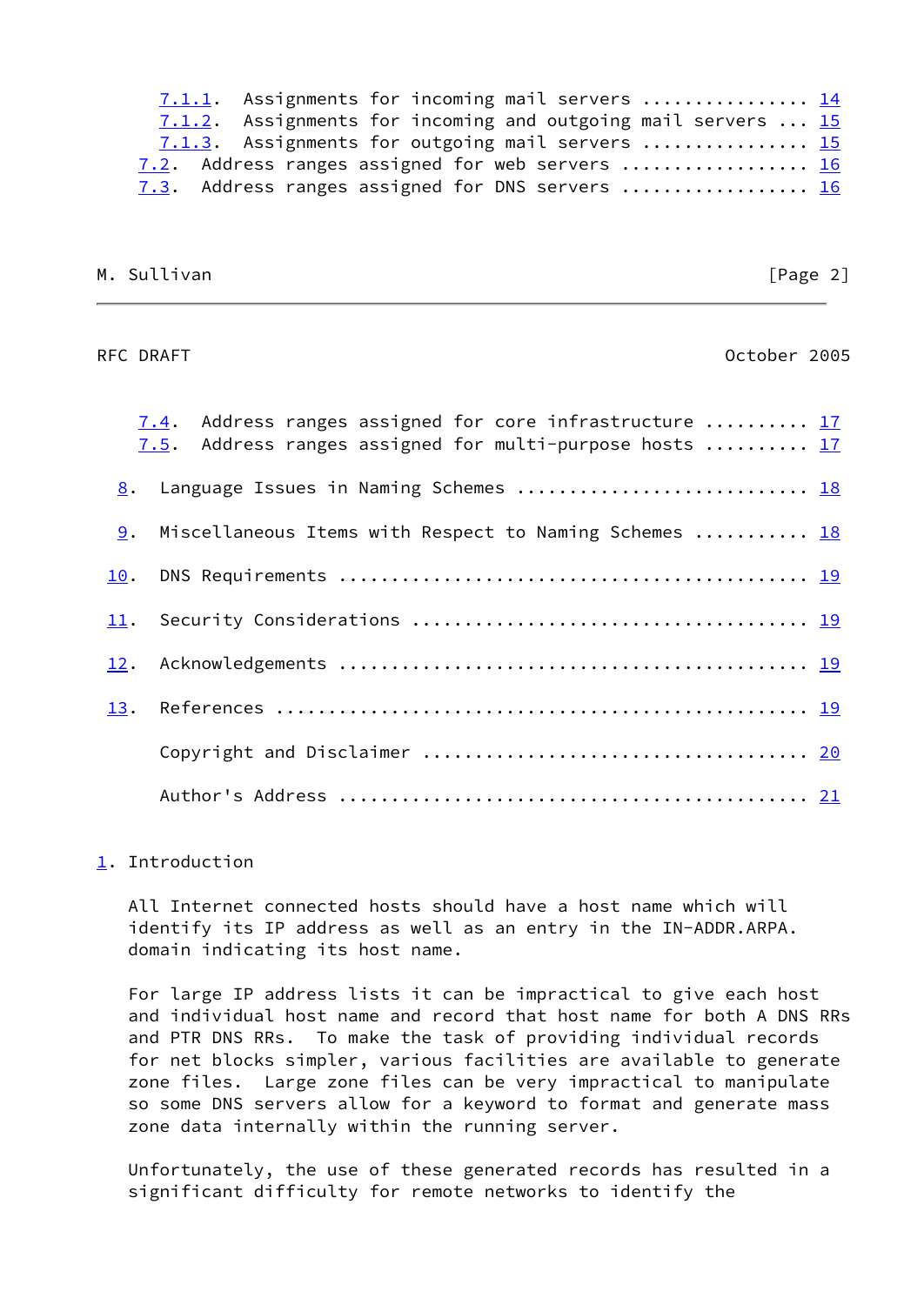perpetrators of varying forms of network abuse.

 This memo will not provide syntactical detail of the commands or scripts used. It will however, suggest a common naming scheme for use in automatically generated zones where zones cannot be crafted with the actual host names of the machines.

### <span id="page-3-0"></span>[2](#page-3-0). Background

 The need for a common format is becoming more and more apparent in the fight against abuse. The abuse across the Internet began in the early days of the Network and took many forms, from hacking and

### M. Sullivan [Page 3]

<span id="page-3-2"></span>RFC DRAFT October 2005

 cracking, to abusing open SMTP relays and proxy servers for the propagation of spam.

 Those who have taken it upon themselves to attempt to stop this abuse of resources, and those who are tasked with investigating the source of the abuse, seem to come up against a number of issues relating to the identification of the source of the abuse.

 The identification of the source of abuse is a problem for many reasons, first the IP address to host mapping often will give no indication of the appropriate services the host does provide. It gives no clue as to whether the abuse attempt on one IP address in a network followed by a second is the same host attempting the same abuse or whether there are multiple hosts involved. The host mapping will often either not exist or, refer to a non-existent host name with little or no indication of the person responsible or organisation for abuse issues arising from the host.

 Clear identification and records for a host and network would resolve most of issues relating to the identification of abusing or abused hosts. Identification that includes reasonable information as to the purpose or configuration of the host will also allow other networks to configure access, thereby limiting abuse, using these identification records.

### <span id="page-3-1"></span>[3](#page-3-1). Generic Records

 Generic records are the most basic form of host names and are used in large networks where the administrators of those networks have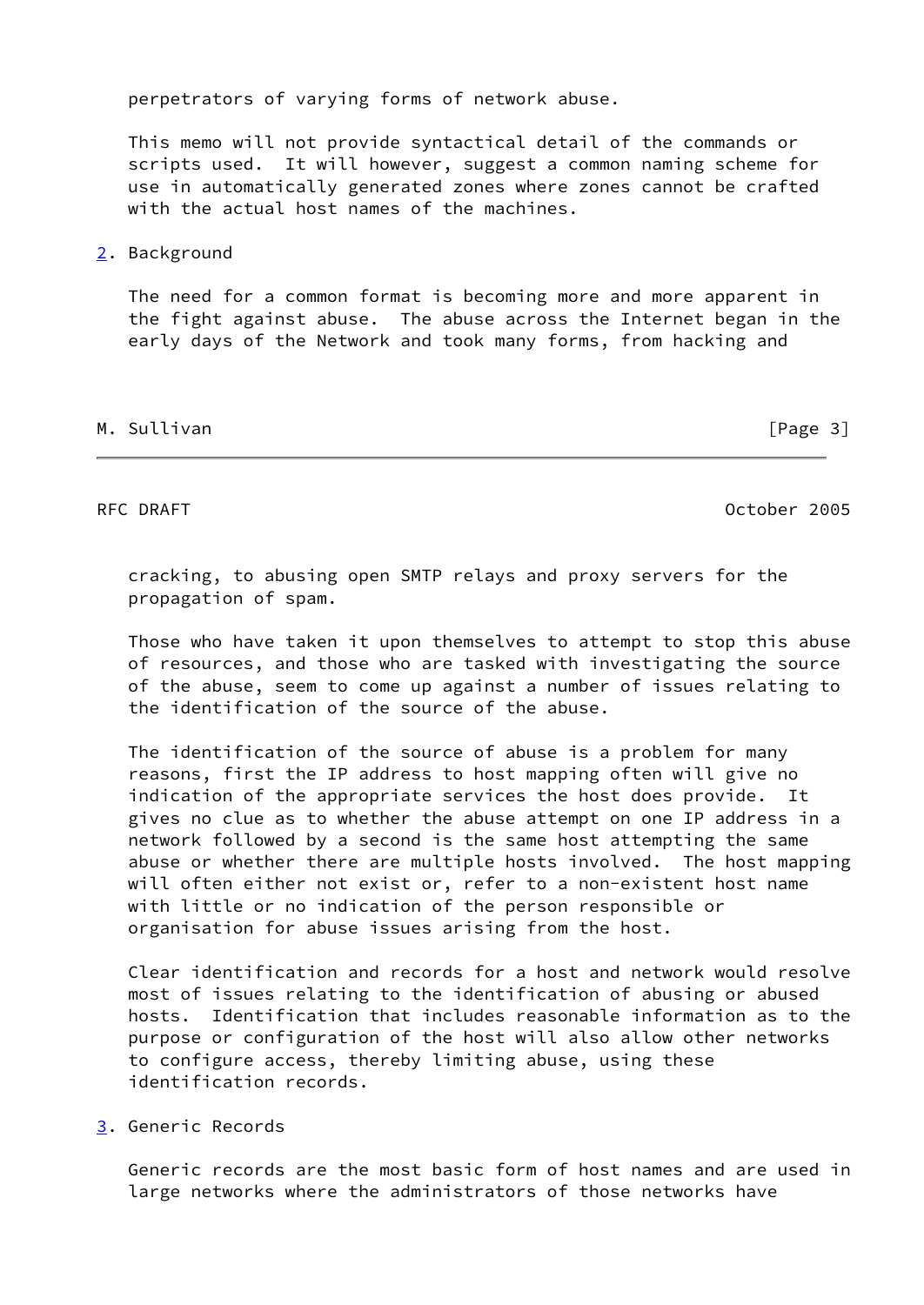classes of hosts all similar in type. The administrators of the records often will not have access to the configuration of the hosts as they will typically be 'customer' machines.

 Generic records are typically seen as records configured like the following example:

 \$ORIGIN 0.0.10.IN-ADDR.ARPA. 0 IN PTR 0.0.0.10.example.com. 1 IN PTR 1.0.0.10.example.com. . . 254 IN PTR 254.0.0.10.example.com. 255 IN PTR 255.0.0.10.example.com.

 Typically these hosts offer no information about their purpose, nor whether they are actually allocated. For that reason where access is restricted in any way it is expected that hosts in this networks will be granted no special privilege, and in many cases may be denied

| M. Sullivan |  |  |
|-------------|--|--|

 $[Page 4]$ 

<span id="page-4-1"></span>RFC DRAFT October 2005

access.

<span id="page-4-0"></span>[4](#page-4-0). Allocation Type Assignment Indicators

 The following sub-sections gives suggested naming schemes for generic static, dynamic and unassigned address blocks. The naming schemes are not mandatory, but are strongly recommended for the sake of consistency.

 Regardless of the nature of the address block, the names configured in the DNS IN-ADDR.ARPA zone SHOULD contain the domain name of the organization responsible for the operation of the hosts at its rightmost position.

## <span id="page-4-2"></span>[4.1](#page-4-2). Static Address Ranges

 In static host allocations, the IP addresses have been assigned to an individual host in a persistent matter. This can be by manually configuring the host's network interface(s) with a non-volatile configuration, or by the use of host configuration protocols such as DHCP in a manner that guarentees that the same host will always receive the sane IP address. It should be noted that to be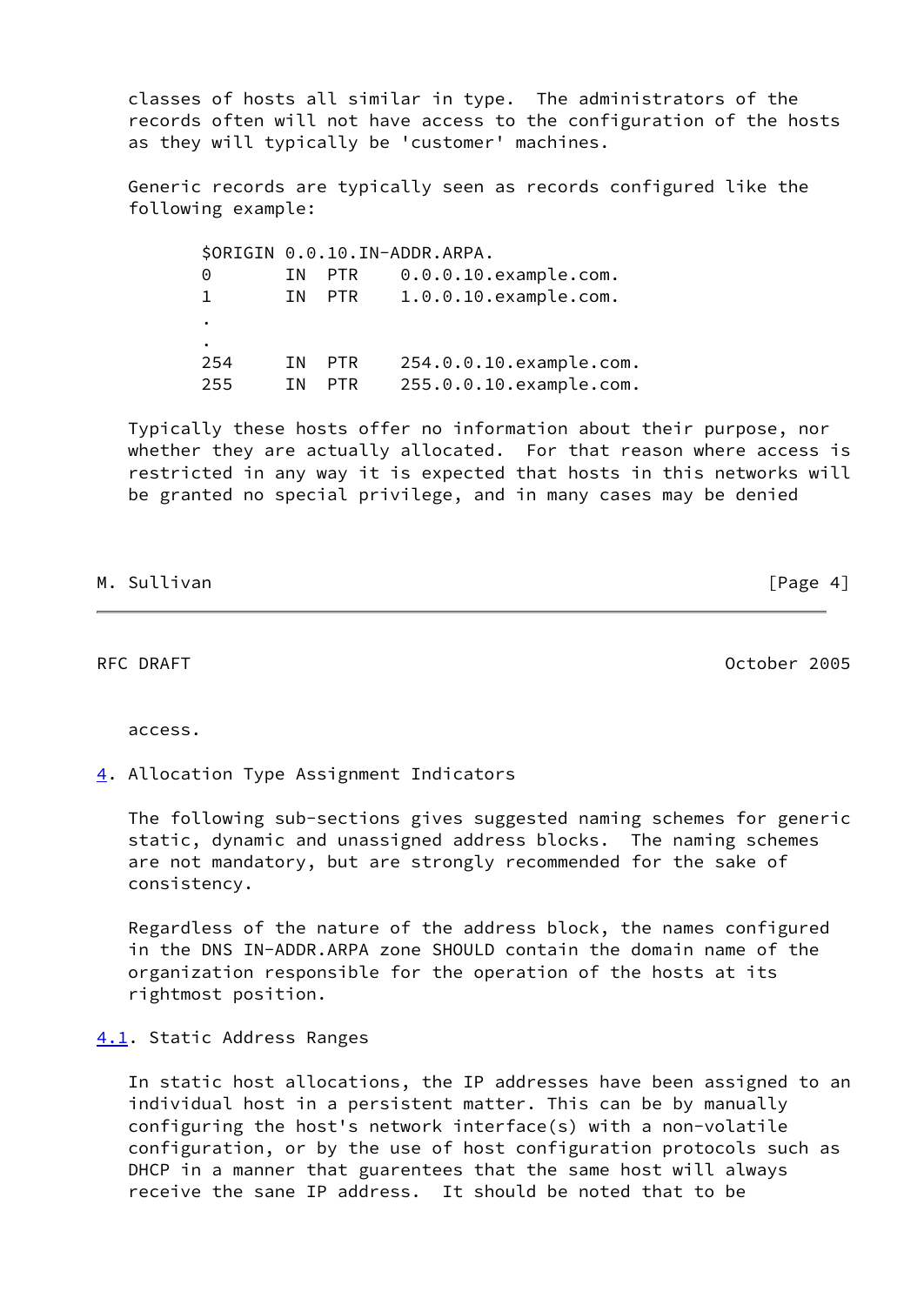considered static the interface MUST be configured to the same address every time it is connected to the Internet.

 DNS RRs for statically configured hosts SHOULD echo the fully qualified real name(s) of the host. Where this is not possible and subnet delegation, as described in [RFC 2317](https://datatracker.ietf.org/doc/pdf/rfc2317) is not possible generic records MUST be used. To comply with [RFC 1912](https://datatracker.ietf.org/doc/pdf/rfc1912) all PTR DNS RRs MUST have corresponding A RRs. The format of the PTR records SHOULD indicate that the hosts are statically allocated their addresses. The suggested format for the records is as follows:

|              |    |            | \$ORIGIN 0.0.10.IN-ADDR.ARPA.  |
|--------------|----|------------|--------------------------------|
| 0            | ΙN | <b>PTR</b> | 0.0.0.10.static.example.com.   |
| $\mathbf{1}$ | ΙN | PTR        | 1.0.0.10.static.example.com.   |
| ٠            |    |            |                                |
| ٠            |    |            |                                |
| 254          | ΙN | <b>PTR</b> | 254.0.0.10.static.example.com. |
| 255          | ΙN | PTR.       | 255.0.0.10.static.example.com. |

 Where the DNS resolution provider is concerned with respect to resources, and/or the provider is using additional information convention, the word 'static' MAY be abbreviated to 'sta', for example:

> \$ORIGIN 0.0.10.IN-ADDR.ARPA. 0 IN PTR 0.0.0.10.sta.example.com.

M. Sullivan **Manufather Community** Change 5<sup>1</sup>

<span id="page-5-1"></span>RFC DRAFT October 2005

1 IN PTR 1.0.0.10.sta.example.com. . . 254 IN PTR 254.0.0.10.sta.example.com. 255 IN PTR 255.0.0.10.sta.example.com.

 The static identifier MUST be presented as the identifier nearest the sub domain or domain name where used.

 The static identifier MUST only be used when the organization responsible for the operation IN-ADDR.ARPA. zone able to accurately map an IP address to the host that this address was assigned to at any given date and time.

<span id="page-5-0"></span>[4.2](#page-5-0). Dynamic Address Ranges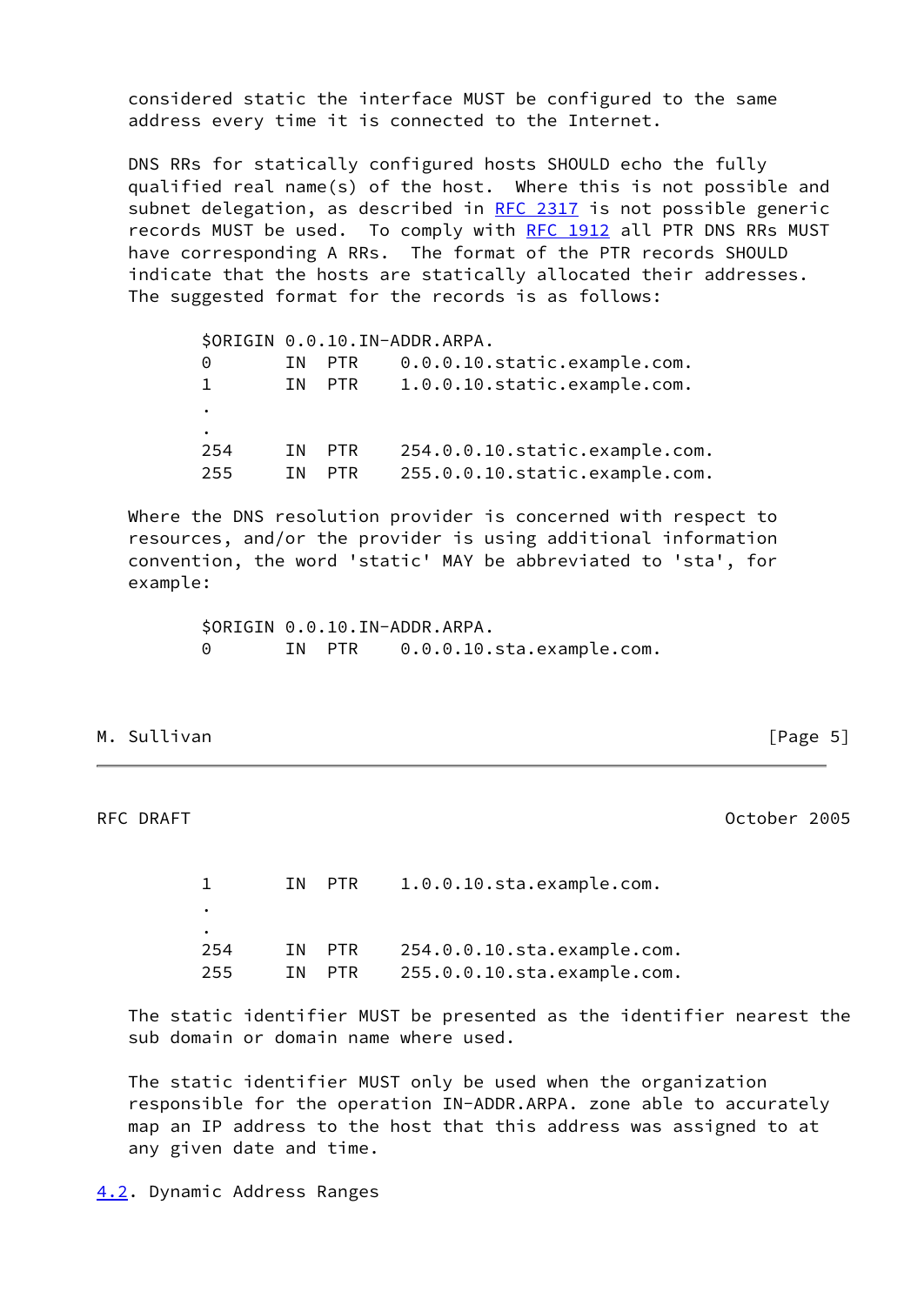In dynamic host allocations, the hosts addresses are configured at runtime and may change at any predetermined interval. This type of allocation is typically acheived by configuring the host's network interface(s) through protocols like DHCP. PPP up links whether dial up, PPP over Ethernet or PPP over ATM typically will not know either one of the endpoints and MUST be considered as dynamically allocated.

 DNS RRs for dynamically configured hosts SHOULD NOT echo the fully qualified real name(s) of the host as the information is likely to change without warning. Generic records MUST be used for dynamically allocated networks. To comply with [RFC 1912](https://datatracker.ietf.org/doc/pdf/rfc1912) all PTR DNS RRs MUST have corresponding A RRs. The format of the PTR records SHOULD indicate that the hosts are dynamically allocated their addresses. The suggested format for the records is as follows:

 \$ORIGIN 0.0.10.IN-ADDR.ARPA. 0 IN PTR 0.0.0.10.dynamic.example.com. 1 IN PTR 1.0.0.10.dynamic.example.com. . . 254 IN PTR 254.0.0.10.dynamic.example.com. 255 IN PTR 255.0.0.10.dynamic.example.com.

 Where the DNS resolution provider is concerned with respect to resources, and/or the provider is using additional information convention, the word 'dynamic' MAY be abbreviated to 'dyn', for example:

 \$ORIGIN 0.0.10.IN-ADDR.ARPA. 0 IN PTR 0.0.0.10.dyn.example.com. 1 IN PTR 1.0.0.10.dyn.example.com. .

## M. Sullivan [Page 6]

.

<span id="page-6-1"></span>RFC DRAFT **CONSERVATION** CONTINUES AND RESERVE THE RESERVE OCTOBER 2005

 254 IN PTR 254.0.0.10.dyn.example.com. 255 IN PTR 255.0.0.10.dyn.example.com.

<span id="page-6-0"></span> The dynamic identifier MUST be presented as the identifier nearest the sub domain or domain name where used.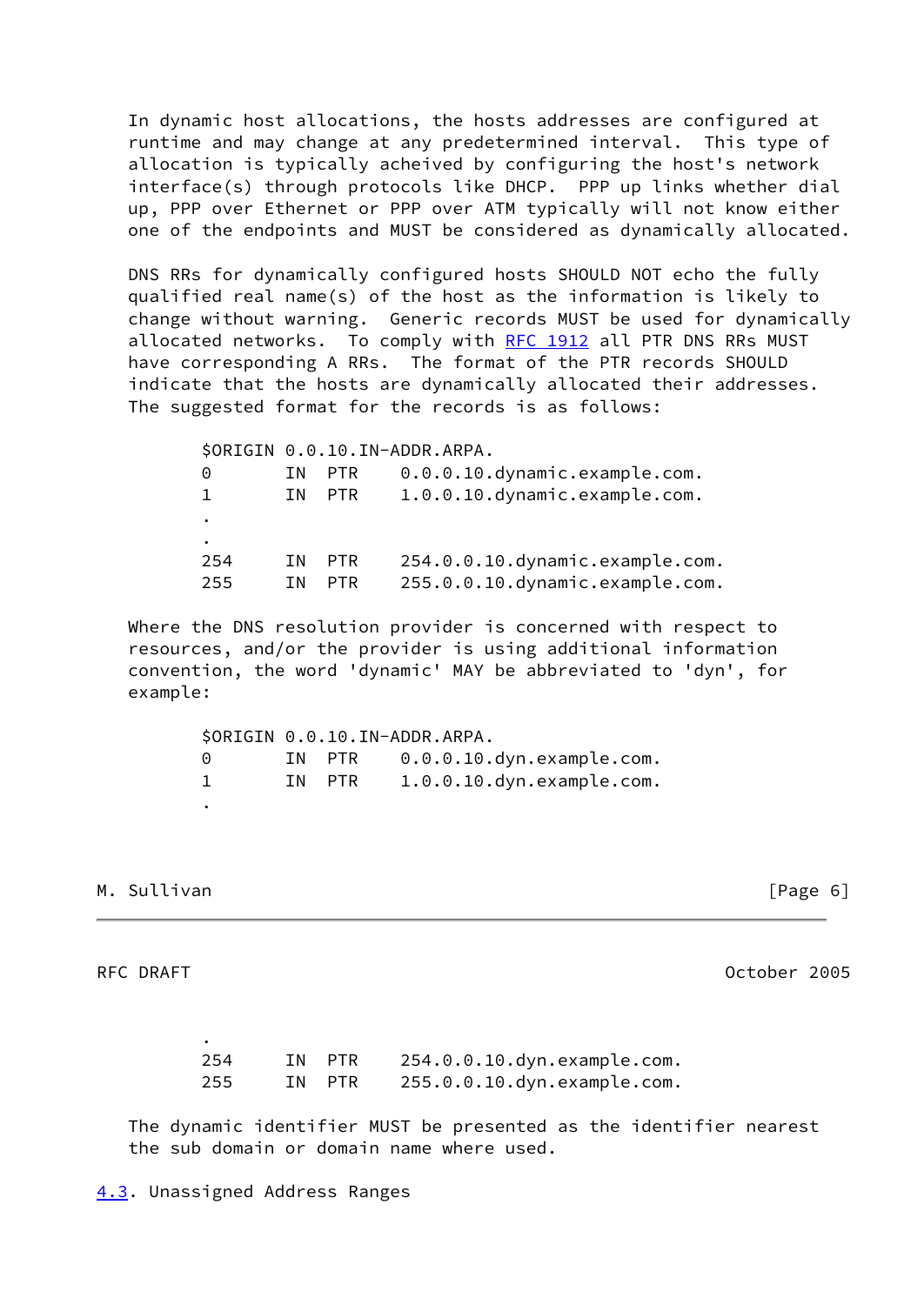Unassigned address ranges are where the address range is allocated to an organisation and the addresses have no hosts using them, nor are any hosts expected to use them in the immediate future.

 Note: Ranges configured for hosts but as yet with no hosts connected MUST NOT be considered 'Unassigned'.

 Unassigned ranges MUST be configured for DNS by EITHER having no PTR records for the range OR by using the keyword 'unassigned' in host names specified in the IN-ADDR.ARPA. domain. For example:

|     |     |            | \$ORIGIN 0.0.10.IN-ADDR.ARPA.        |
|-----|-----|------------|--------------------------------------|
| 0   | ΤN. | PTR        | 0.0.0.10. unassigned.example.com.    |
| Т.  | T N | PTR        | 1.0.0.10.unassigned.example.com.     |
| ٠   |     |            |                                      |
| ٠   |     |            |                                      |
| 254 | T N | PTR        | 254.0.0.10. unassigned. example.com. |
| 255 | ΙN  | <b>PTR</b> | 255.0.0.10.unassigned.example.com.   |

 Unlike other types of PTR record it is acceptable though not advised to use the same host name in every PTR record, for example:

 \$ORIGIN 0.0.10.IN-ADDR.ARPA. 0 IN PTR unassigned.example.com. 1 IN PTR unassigned.example.com. . . 254 IN PTR unassigned.example.com. 255 IN PTR unassigned.example.com.

<span id="page-7-0"></span>[5](#page-7-0). Transport Type Assignment Indicators

 The following sub-sections suggest and recommend naming conventions for the more common type of transport type indicators. These are not mandatory indicators, however it is recommended that if transport type indicators are to be used the following indicators SHOULD be used for consistency.

M. Sullivan **Manufather Community** Change 7 and The Community Change 7 and The Community Change 7 and The Community Change 7 and The Community Change 7 and The Community Change 7 and The Community Change 7 and The Communit

<span id="page-7-1"></span>

RFC DRAFT October 2005

Allocations type assignment indicators [\[Section 4](#page-4-0)] MUST be configured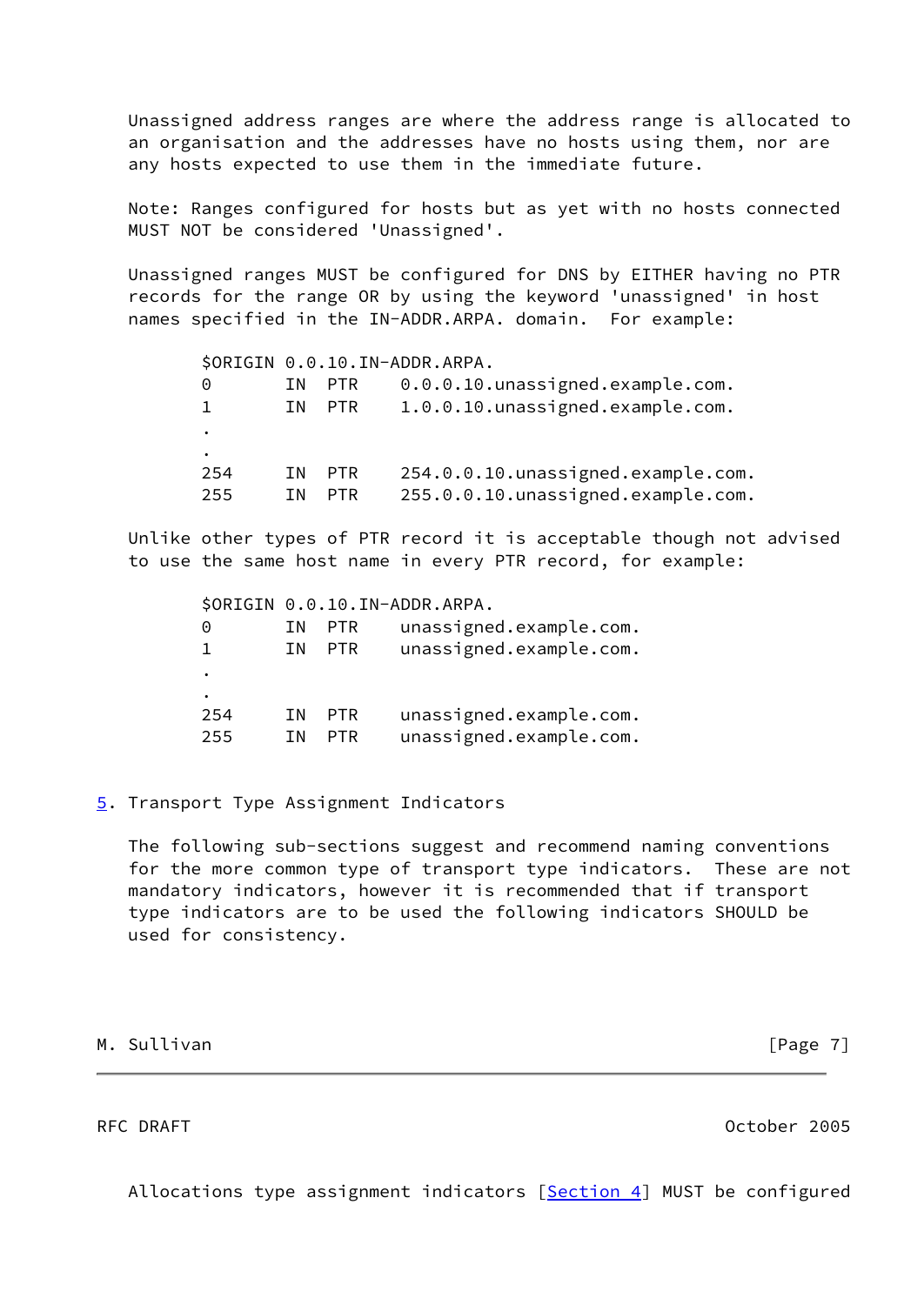whenever Transport type indicators are used.

<span id="page-8-0"></span>[5.1](#page-8-0). DSL Transport Indicators

 DSL transport indicators for address ranges are where the address range is solely used for DSL end points regardless of static assignment or customer type. DSL transport is identified by the use of the 'dsl' indicator in host names specified in the IN-ADDR.ARPA. domain. For example:

|              |     |            | \$ORIGIN 0.0.10.IN-ADDR.ARPA.    |
|--------------|-----|------------|----------------------------------|
| $\Theta$     | ΙN. | PTR        | $0.0.0.10.$ dsl.dyn.example.com. |
| $\mathbf{1}$ | T N | PTR        | 1.0.0.10.dsl.dyn.example.com.    |
| ٠            |     |            |                                  |
| ٠            |     |            |                                  |
| 254          | T N | <b>PTR</b> | 254.0.0.10.dsl.sta.example.com.  |
| 255          | ΤN  | <b>PTR</b> | 255.0.0.10.dsl.sta.example.com.  |

 Where more specific DSL Transport type indicators are required the 'dsl' identifier SHOULD be prefixed with a type abbreviation. Valid type abbreviations are as follows:

|     |     |        | \$ORIGIN 0.0.10.IN-ADDR.ARPA.   |
|-----|-----|--------|---------------------------------|
| 0   |     | IN PTR | 0.0.0.10.adsl.dyn.example.com.  |
|     |     |        | ; ADSL and ADSL2                |
|     | IN. | PTR    | 0.0.0.10.sdsl.dyn.example.com.  |
|     |     |        | ; Symmetric DSL                 |
|     |     |        |                                 |
|     |     |        |                                 |
| 254 | IN. | PTR.   | 0.0.0.10.shdsl.sta.example.com. |
|     |     |        | ; Symmetric High speed DSL      |
| 255 | ΙN  | PTR    | 0.0.0.10.a2dsl.sta.example.com. |
|     |     |        |                                 |

<span id="page-8-1"></span>[5.2](#page-8-1). Dial-Up Transport Indicators

 Dial-Up transport indicators for address ranges are applicable when the range is solely used for end points that have to dial access numbers via PSTN.

 Dial-up transport is identified by the use of the 'dial' indicator in host names specified in the IN-ADDR.ARPA. domain. For example:

|  |        | \$ORIGIN 0.0.10.IN-ADDR.ARPA.         |
|--|--------|---------------------------------------|
|  |        | IN PTR 0.0.0.10.dial.dyn.example.com. |
|  | IN PTR | 1.0.0.10.dial.dyn.example.com.        |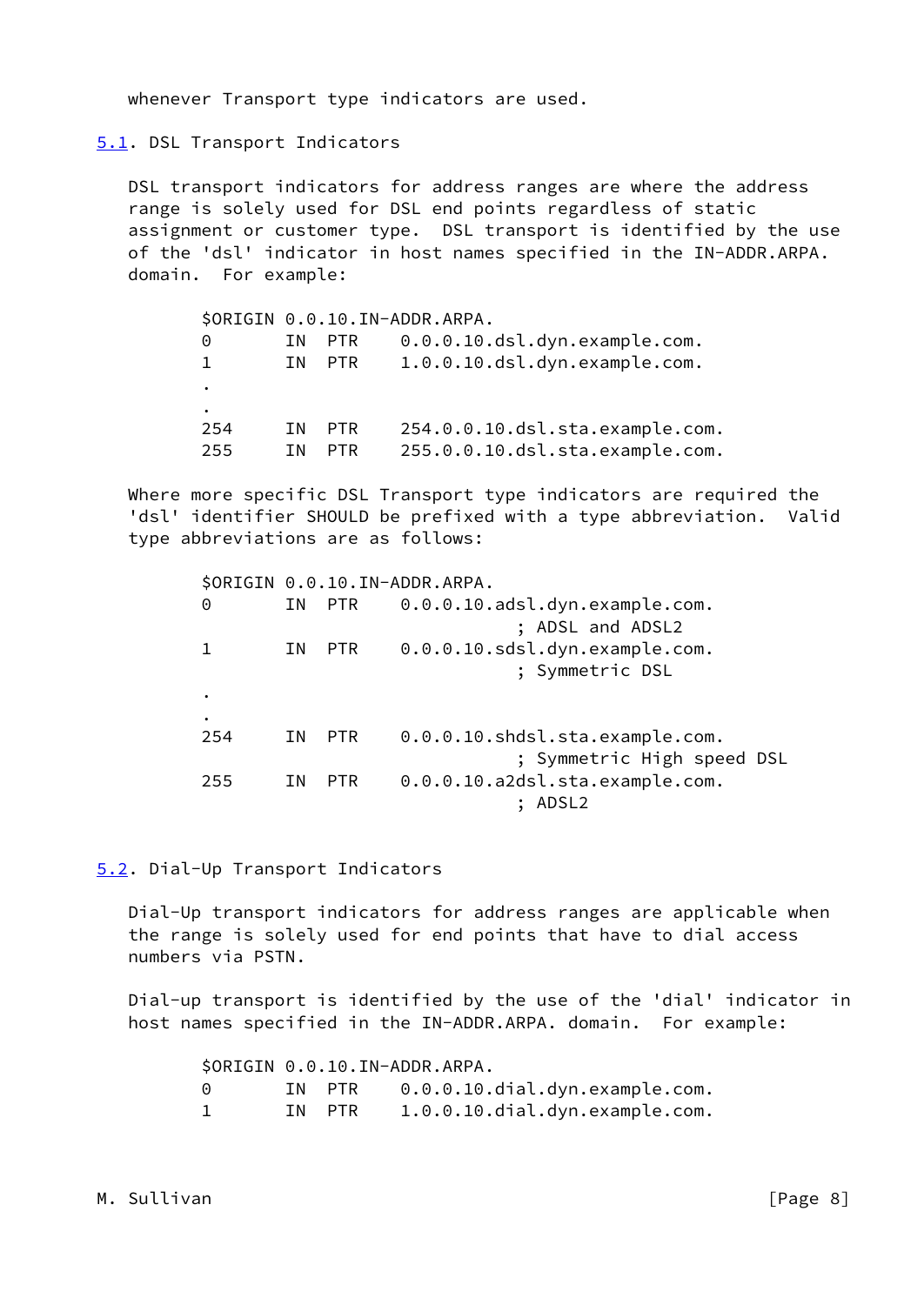<span id="page-9-1"></span>.

 . 254 IN PTR 254.0.0.10.dial.sta.example.com. 255 IN PTR 255.0.0.10.dial.sta.example.com.

 Where most specific Dial-Up Transport type indicators are required the 'dial' identifier SHOULD be replaced with a more specific indicator such as:

|           |           |            | \$ORIGIN 0.0.10.IN-ADDR.ARPA.      |
|-----------|-----------|------------|------------------------------------|
| 0         |           | IN PTR     | 0.0.0.10.isdn.dyn.example.com.     |
|           |           |            | ISDN connections                   |
| 1.        | ΙN        | PTR        | 1.0.0.10.dov.dyn.example.com.      |
|           |           |            | ; Digital Over Voice ISDN          |
| $\bullet$ |           |            |                                    |
|           |           |            |                                    |
|           | 254<br>ΙN | <b>PTR</b> | 254.0.0.10. modem.sta.example.com. |
|           |           |            | ; Standard Analog Modem            |
|           | 255<br>ΙN | <b>PTR</b> | 255.0.0.10. modem.dyn.example.com. |
|           |           |            | ; Standard Analog Modem            |

<span id="page-9-0"></span>[5.3](#page-9-0). Cable Modem Transport Indicators

 Cable modem transport indicators for address ranges are appropriate when the range is solely used for end points that are terminated at cable modems.

 Cable transport type is identified by the use of the 'cable' indicator in host names specified in the IN-ADDR.ARPA. domain. For example:

 \$ORIGIN 0.0.10.IN-ADDR.ARPA. 0 IN PTR 0.0.0.10.cable.dyn.example.com. 1 IN PTR 1.0.0.10.cable.dyn.example.com. . . 254 IN PTR 254.0.0.10.cable.sta.example.com. 255 IN PTR 255.0.0.10.cable.sta.example.com.

<span id="page-9-2"></span>[5.4](#page-9-2). Mobile Device Indicators

 Mobile device indicators are provided for address ranges where the range is used for transport types associated with mobile devices, for example, laptop computers with wireless network interfaces, mobile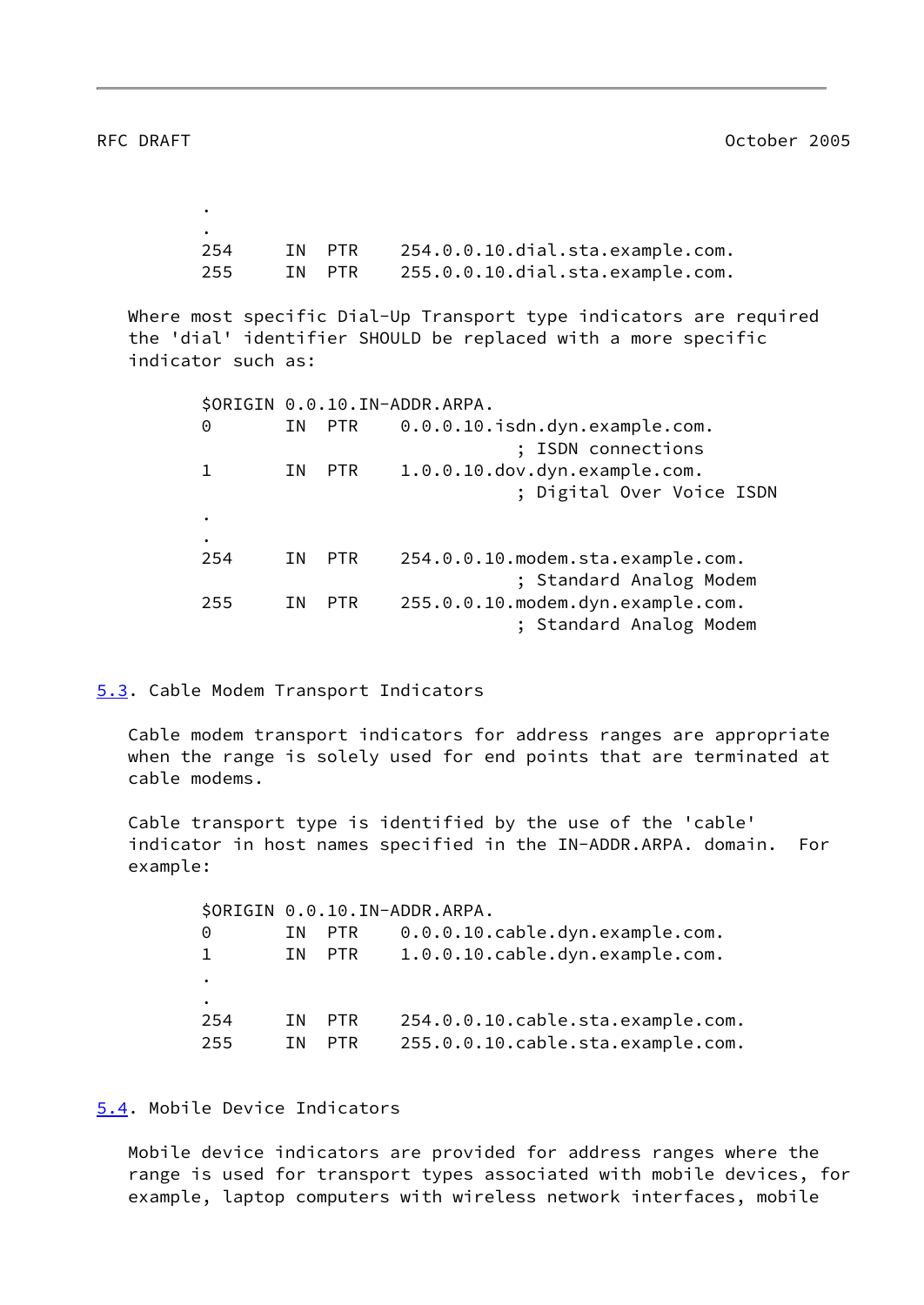phones, etc. Where the provider does not wish to distinguish the type of connected device, the provider SHOULD use the 'wireless'

M. Sullivan **Manufather Community** Change 91

<span id="page-10-1"></span>RFC DRAFT October 2005

 token, for example: \$ORIGIN 0.0.10.IN-ADDR.ARPA. 0 IN PTR 0.0.0.10.wireless.dyn.example.com. 1 IN PTR 1.0.0.10.wireless.dyn.example.com. . . 254 IN PTR 254.0.0.10.wireless.sta.example.com. 255 IN PTR 255.0.0.10.wireless.sta.example.com.

 For networks where the provider wishes to identify the connecting host more accurately, the following tokens SHOULD be used:

|           |     |        | \$ORIGIN 0.0.10.IN-ADDR.ARPA.              |  |
|-----------|-----|--------|--------------------------------------------|--|
| 0         |     | IN PTR | 0.0.wifi.dyn.example.com. ; WiFi Devices   |  |
| 1.        |     | IN PTR | 0.1.gprs.dyn.example.com. ; GPRS devices   |  |
| $\bullet$ |     |        |                                            |  |
| ٠         |     |        |                                            |  |
| 254       |     | IN PTR | 0.254.cdma.dyn.example.com. ; CDMA devices |  |
| 255       | T N | PTR    | 0.255.bt.dyn.example.com. ; Bluetooth      |  |

 This list is expandable and care should be exercised when choosing tokens that are not explicitly specified.

<span id="page-10-0"></span>[5.5](#page-10-0). Multi-Purpose Transport Indicators

 Multi-purpose transport indicators are provided for address ranges that are used for multiple transport types. For example, a service which provides ADSL connectivity with backup dial up would be better identified as a multi type, or by the primary (in this case ADSL) indicator.

 Multiple transport type addresses are identified by the use of the 'multi' indicator in host names specified in the IN-ADDR.ARPA. domain. For example:

> \$ORIGIN 0.0.10.IN-ADDR.ARPA. 0 IN PTR 0.0.0.10.multi.dyn.example.com. 1 IN PTR 1.0.0.10.multi.dyn.example.com.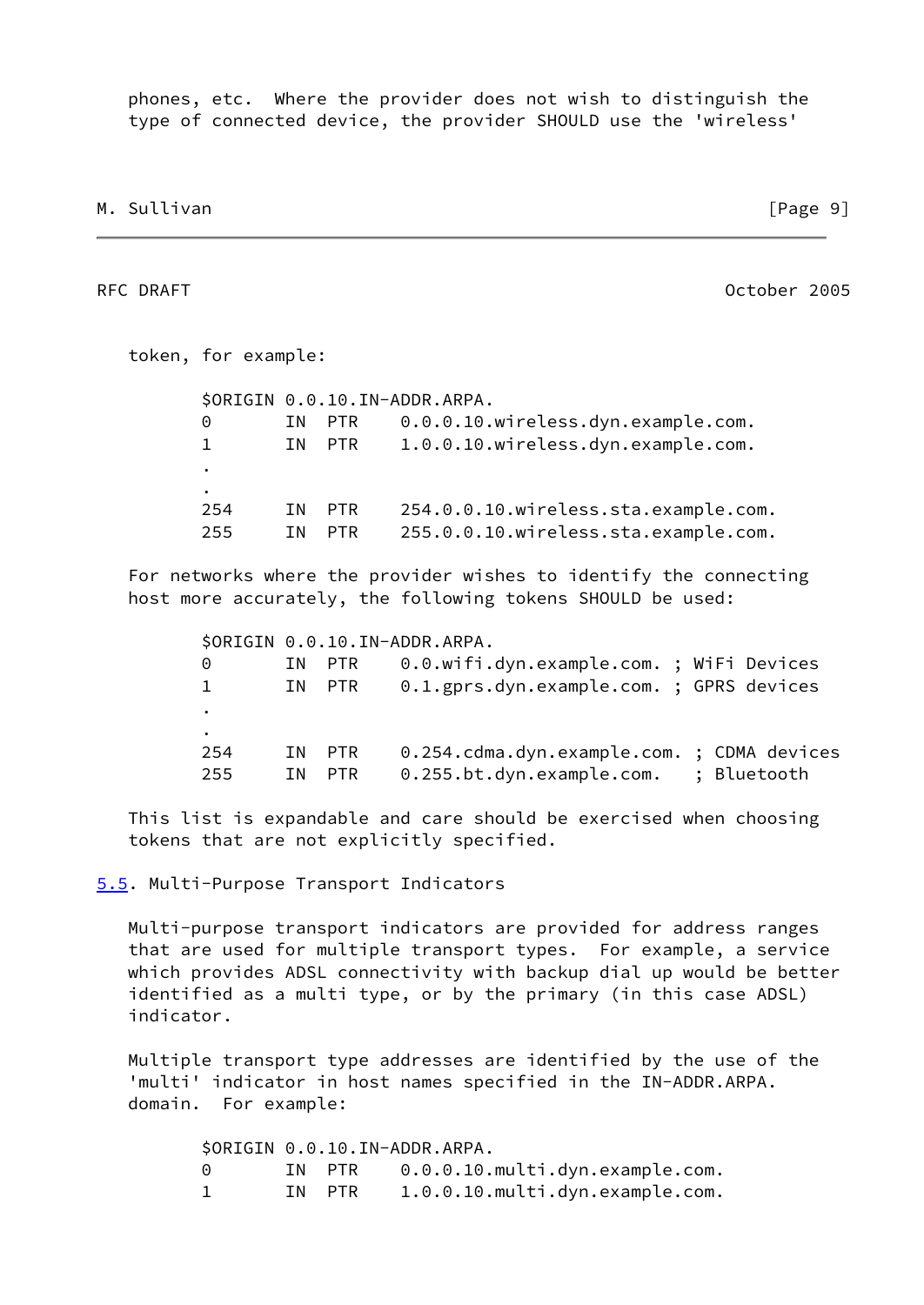| 254 | IN PTR | 254.0.0.10.multi.sta.example.com.        |
|-----|--------|------------------------------------------|
| 255 |        | IN PTR 255.0.0.10.multi.sta.example.com. |

M. Sullivan [Page 10]

.

<span id="page-11-1"></span>RFC DRAFT CONSERVERS AND RESERVE AT A SERIES OF DRAFT CONSERVERS AND RESERVE AT A SERIES OF DRAFT CONSERVERS AND DRAFT CONSERVERS AND RESERVE A SERIES OF DRAFT CONSERVERS AND RESERVE A SERIES OF DRAFT CONSERVERS AND RESERV

# <span id="page-11-0"></span>[5.6](#page-11-0). Dedicated links

 ATM and dedicated transport indicators for address ranges are where the range is solely used for networks that are connected via ATM, leased line or other types of dedicated connection.

 Generally ATM and leased line links SHOULD have host names connected, however where generic naming is required the following tokens SHOULD be used:

|                |    |            | \$ORIGIN 0.0.10.IN-ADDR.ARPA.                                |
|----------------|----|------------|--------------------------------------------------------------|
| 0              | ΙN | PTR        | 0.0.0.10.atm.dyn.example.com.; ATM                           |
| 1              | ΙN | <b>PTR</b> | 1.0.0.10.eth.dyn.example.com.; Ethernet                      |
| $\overline{2}$ | ΙN | <b>PTR</b> | 2.0.0.10.ll.dyn.example.com. ; Leased Line                   |
| 3              | ΙN | <b>PTR</b> | 3.0.0.10. mwv.sta.example.com.; Microwave                    |
| $\bullet$      |    |            |                                                              |
| $\bullet$      |    |            |                                                              |
| 50             | ΙN | <b>PTR</b> | $50.0.0.10.0c3.sta-example.com.$<br>$\frac{1}{2}$ OC3        |
| 51             | ΙN | <b>PTR</b> | 51.0.0.10.e3.sta.example.com. ; E3                           |
| 52             | ΙN | <b>PTR</b> | 52.0.0.10.t1.sta.example.com. ; T1 (etc.)                    |
| $\bullet$      |    |            |                                                              |
| $\bullet$      |    |            |                                                              |
| 253            | ΙN | <b>PTR</b> | 253.0.0.10.giga.sta.example.com.<br>; Gigabit                |
| 254            | ΙN | <b>PTR</b> | ; Fiber<br>254.0.0.10.fiber.sta.example.com.                 |
| 255            | ΙN | <b>PTR</b> | 255.0.0.10.laser.sta.example.com.<br>LASER<br>$\ddot{\cdot}$ |
|                |    |            |                                                              |

 As the types of transport described in this section are mostly fixed, the use of the token 'dedicated' MAY be used where specific typing is not desired.

 The 'dedicated' token MUST NOT be used for networks where the assignments are dynamic. The 'dedicated' token can be using in place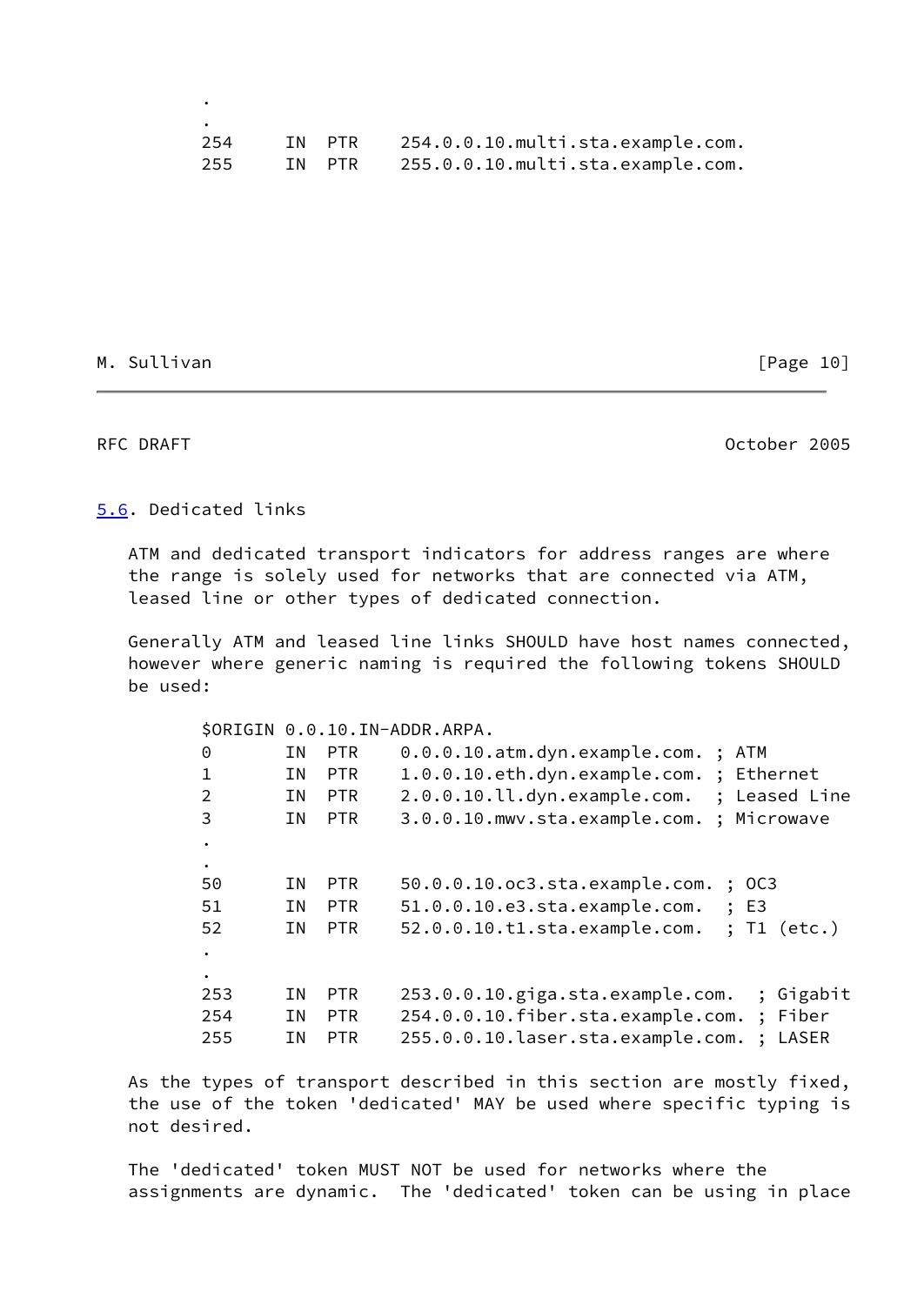of the 'static' token described in 4.1.

 The 'dedicated' token can be shortened to 'ded' for resource economy. For example:

 \$ORIGIN 0.0.10.IN-ADDR.ARPA. 0 IN PTR 0.0.0.10.dedicated.example.com. 1 IN PTR 1.0.0.10.dedicated.example.com. . . 254 IN PTR 254.0.0.10.ded.example.com. 255 IN PTR 255.0.0.10.ded.example.com.

# M. Sullivan [Page 11]

<span id="page-12-1"></span>RFC DRAFT October 2005

### <span id="page-12-0"></span>[6](#page-12-0). Consumer Type Assignment Indicators

 The following sub-sections suggest and recommend naming conventions for the more common types of consumer transport type indicators. These are not mandatory indicators, however it is recommended that if consumer type indicators are to be used the following indicators SHOULD be used for consistency.

 Allocations type assignment indicators [\[Section 4](#page-4-0)] MUST be configured whenever consumer type indicators are used, and the addresses are assigned dynamically.

### <span id="page-12-2"></span>[6.1](#page-12-2). Business Customers Addresses

 Business consumer indicators for address ranges are where the range is solely used for networks that are connected to business customers.

 Generally business consumers SHOULD have host names of machines connected, however where generic naming is required the following tokens SHOULD be used:

 \$ORIGIN 0.0.10.IN-ADDR.ARPA. 0 IN PTR 0.0.0.10.biz.dyn.example.com. 1 IN PTR 1.0.0.10.biz.dyn.example.com. .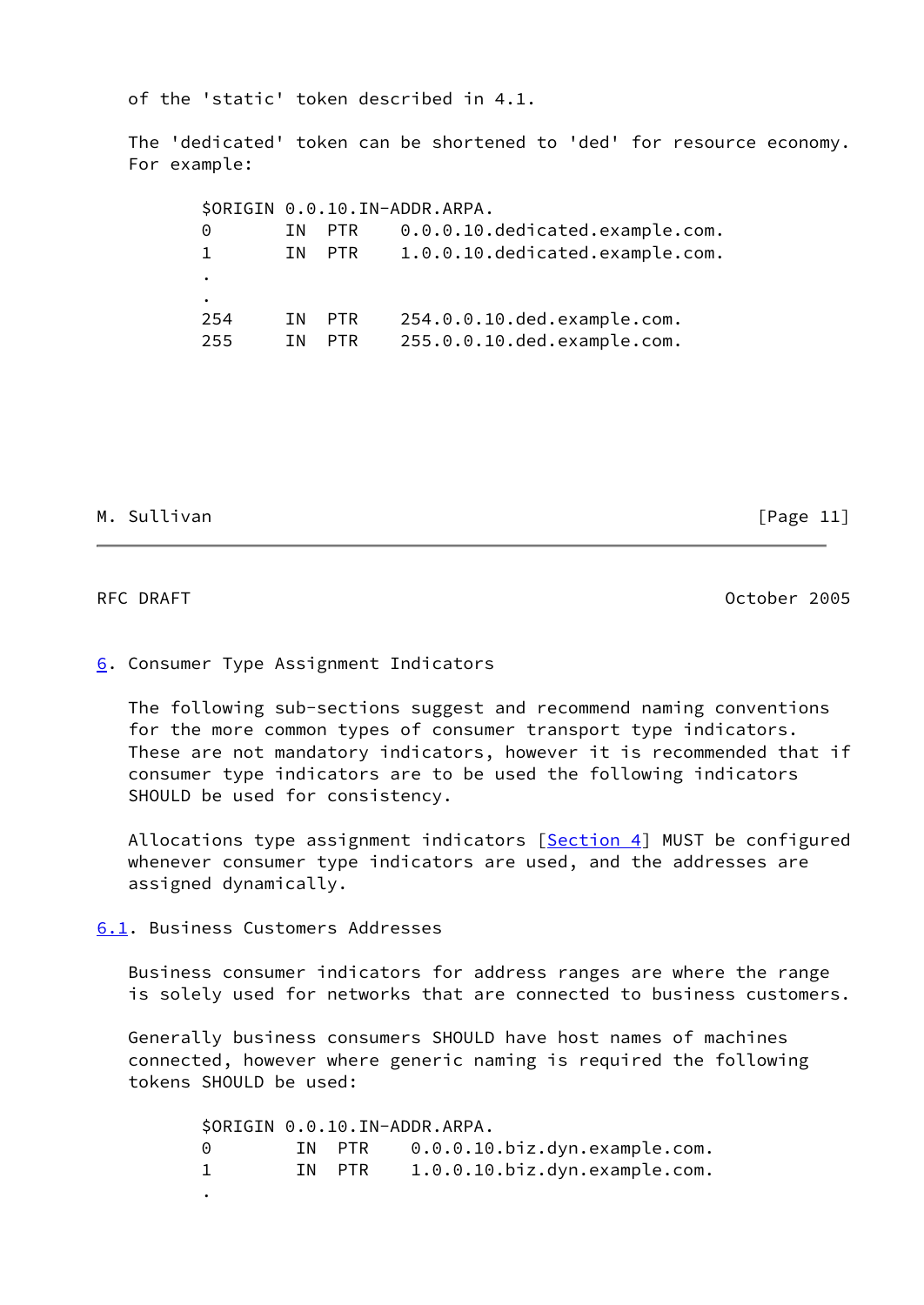| 254 | IN PTR | 254.0.0.10.biz.sta.example.com. |
|-----|--------|---------------------------------|
| 255 | IN PTR | 255.0.0.10.biz.sta.example.com. |

## <span id="page-13-0"></span>[6.2](#page-13-0). Residential Customer Addresses

 Residential consumer indicators for address ranges are where the range is solely used for networks that are connected to residential customers, including residential networks at educational institutions.

 Generally, residential consumers will not have host names of machines connected, however the IN-ADDR.ARPA. zone MUST have records identifying the connectivity provider. Generic naming SHOULD use the 'client' or 'res' token. For educational institutes it is common to use the token 'resnet', this token is also acceptable.

 An allocation type assignment tokens [\[Section 4\]](#page-4-0) MUST be used with the residential customer type indicator, for example:

> \$ORIGIN 0.0.10.IN-ADDR.ARPA. 0 IN PTR 0.0.0.10.res.dyn.example.com.

## M. Sullivan [Page 12]

.

<span id="page-13-2"></span>RFC DRAFT October 2005

|     | IN PTR | 1.0.0.10.client.dyn.example.com.   |
|-----|--------|------------------------------------|
|     |        |                                    |
| ٠   |        |                                    |
| 254 | IN PTR | 254.0.0.10.client.sta.example.com. |
| 255 | TN PTR | 255.0.0.10.res.sta.example.com.    |

### <span id="page-13-1"></span>[6.3](#page-13-1). Co-Location Customers and Address Ranges

 Co-location customers are those providing their own dedicated hardware which is located within a providers network. Co-location customers SHOULD have their own records, however where the provider decides not to provide specific host name support within the IN- ADDR.ARPA. domain the 'colo' assignment token MUST be used.

An allocations type assignment token [\[Section 4\]](#page-4-0) is not expected to be used for co-location servers when assigned static addresses. For example: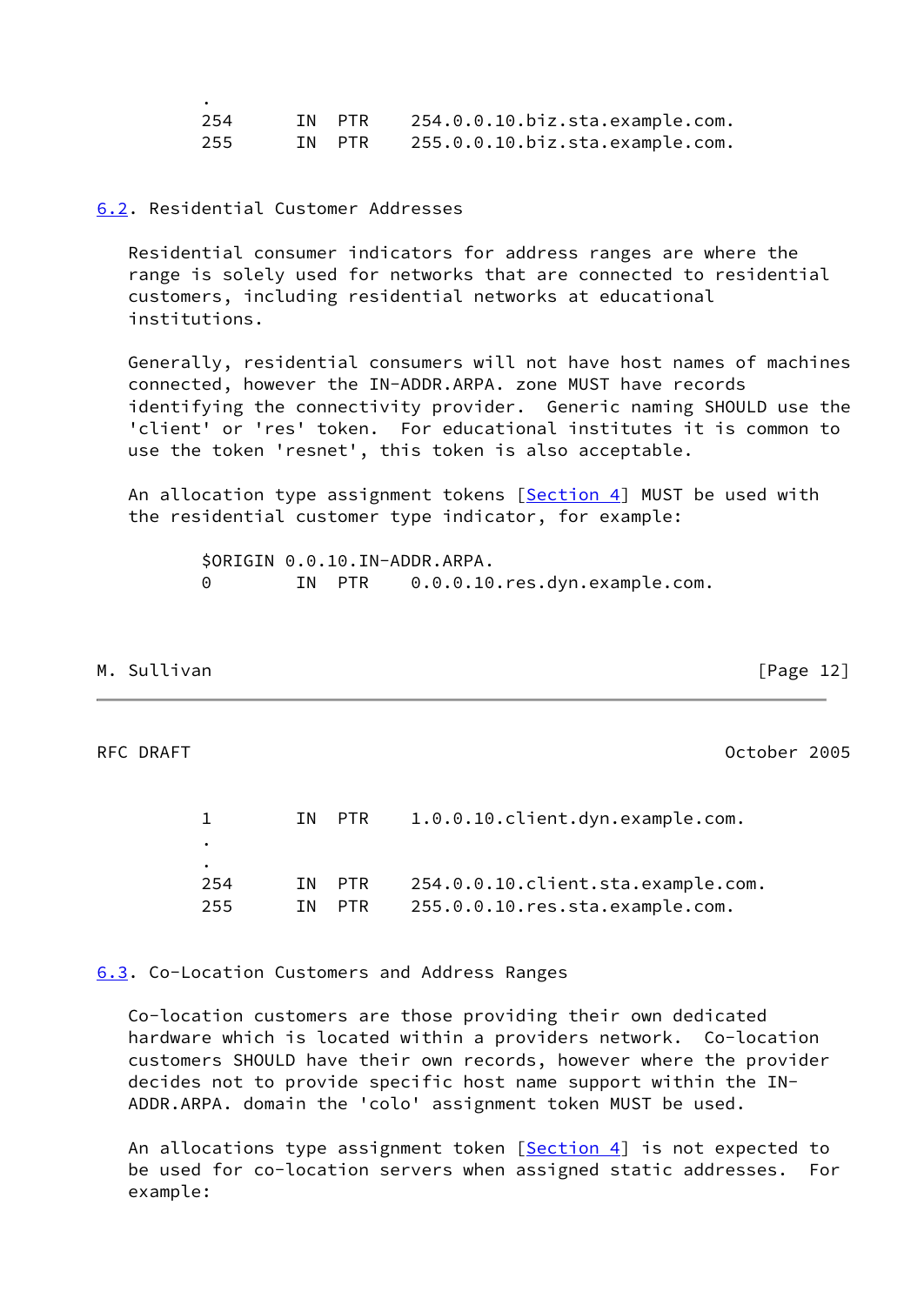|              |    |            | \$ORIGIN 0.0.10.IN-ADDR.ARPA. |
|--------------|----|------------|-------------------------------|
| 0            | ΙN | PTR.       | 0.0.0.10.colo.example.com.    |
| $\mathbf{1}$ | ΙN | <b>PTR</b> | 1.0.0.10.colo.example.com.    |
| ٠            |    |            |                               |
| ٠            |    |            |                               |
| 254          | ΙN | PTR.       | 254.0.0.10.colo.example.com.  |
| 255          | ΙN | <b>PTR</b> | 255.0.0.10.colo.example.com.  |
|              |    |            |                               |

 In the unusual configuration that co-location ranges are assigned dynamically the 'dyn' allocation type token MUST be used. For example:

|     |      |            | \$ORIGIN 0.0.10.IN-ADDR.ARPA.     |
|-----|------|------------|-----------------------------------|
| 0   | TN.  | <b>PTR</b> | $0.0.0.10$ .colo.dyn.example.com. |
|     | TN D | PTR        | 1.0.0.10.colo.dyn.example.com.    |
| ٠   |      |            |                                   |
| ٠   |      |            |                                   |
| 254 | ΙN.  | <b>PTR</b> | 254.0.0.10.colo.dyn.example.com.  |
| 255 | ΙN   | <b>PTR</b> | 255.0.0.10.colo.dyn.example.com.  |

<span id="page-14-0"></span>[6.4](#page-14-0). Shared Server Addresses

 Shared server addresses are used for a providers' address range where the servers house multiple consumers and where a single address may have a number of customers assigned. Shared server addresses SHOULD have the host name of the machine in the IN-ADDR.ARPA. domain. Where the service provider chooses not to use the host name or customer supplied host name of the machine in the IN-ADDR.ARPA. domain,

M. Sullivan [Page 13]

<span id="page-14-1"></span>RFC DRAFT **CONSERVATION** CONTINUES AND RESERVE THE RESERVE OCTOBER 2005

 generic records MUST be used. A generic record for a shared server SHOULD include the 'shared' token, but MAY replace it with a token identifying the service provided [See [Section 7\]](#page-15-0), for example:

 \$ORIGIN 0.0.10.IN-ADDR.ARPA. 0 IN PTR 0.0.0.10.shared.example.com. 1 IN PTR 1.0.0.10.shared.example.com. . . 254 IN PTR 254.0.0.10.shared.example.com. 255 IN PTR 255.0.0.10.shared.example.com.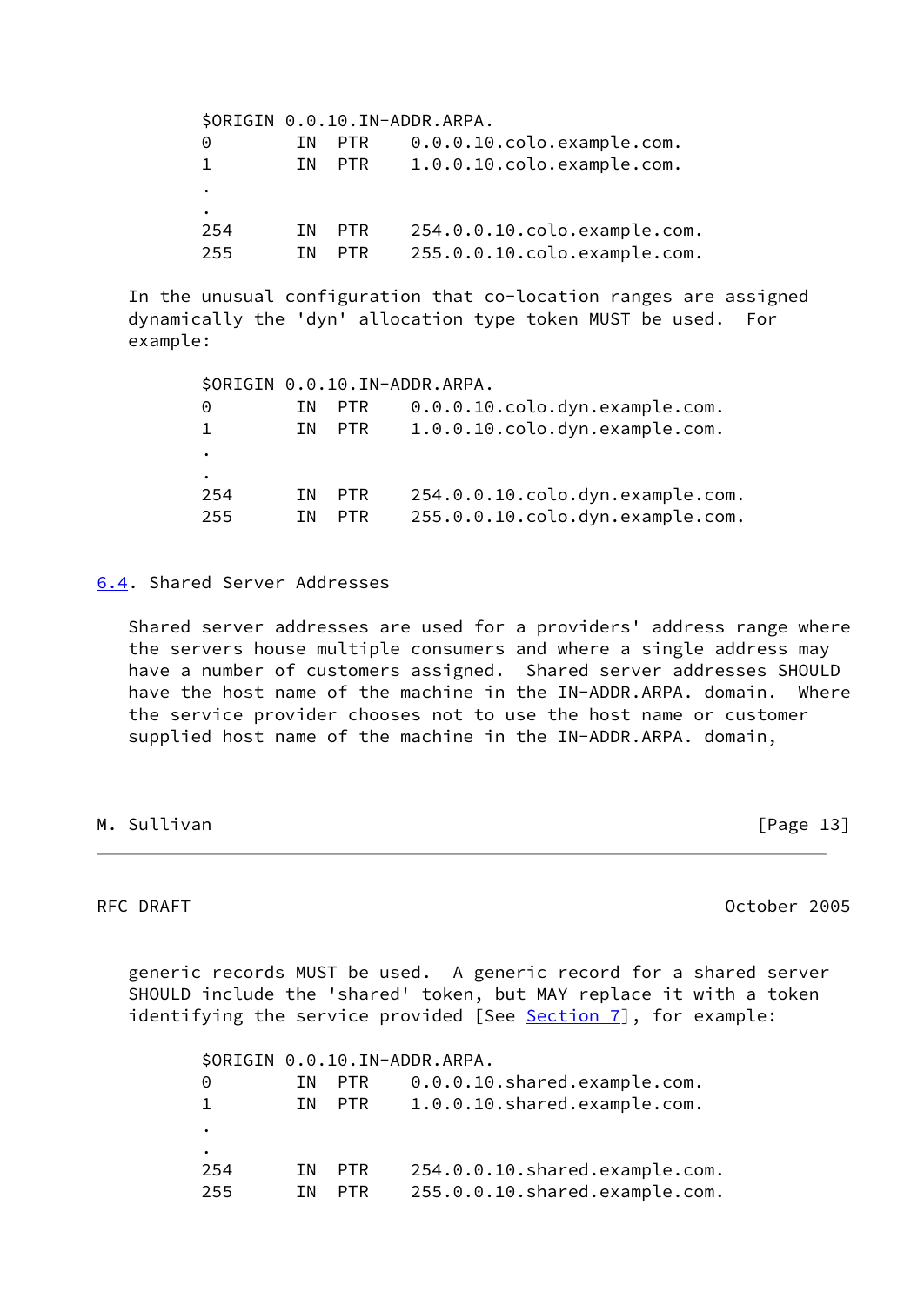As with co-location ranges, is it unusual for shared server addresses to be assigned dynamically, so the 'dyn' allocation type token MUST be used where the addresses are not assigned statically.

<span id="page-15-0"></span>[7](#page-15-0). Server Type Assignment Indicators

 Server type assignment indicators are used where servers are to be identified by remote servers and services for a specific type of traffic. Use of these indicators should be used carefully as DNS provides the WKS RR type, the assignment indicators should still be used in conjunction with the WKS RR type as there is no current method to map IP addresses to services.

 Server type indicators should not normally be used in generic records as generic records are used where it is impractical to set individual customer host names. Server type indicators for generic records are provided for large organisations where there is a large cluster of machines with the same purpose.

 Unlike with other generic indicators the server type indicator MUST prefix the host name in the DNS RR.

<span id="page-15-1"></span>[7.1](#page-15-1). Mail Server Indicators

 Often in large networks, the purpose of mail servers is not to send and receive mail, but send mail or receive mail. For that reason the identifiers have been split into three main tokens, one for general mail servers, one for incoming only mail servers and one for outgoing only mail servers.

### <span id="page-15-2"></span>[7.1.1](#page-15-2). Incoming Mail servers

 Incoming mail servers MUST HAVE both a DNS RR of type A and a DNS RR of type PTR, both DNS RRs MUST be complementary. The DNS RRs SHOULD match the host name of the server so that the host name presented in

## M. Sullivan [Page 14]

<span id="page-15-3"></span>RFC DRAFT October 2005

 the mail server's response to the HELO or EHLO commands matches the host name in the A and PTR records. In large networks it is often desirable to use a generic name to identify the host without tying public records to specific hardware. This is particularly important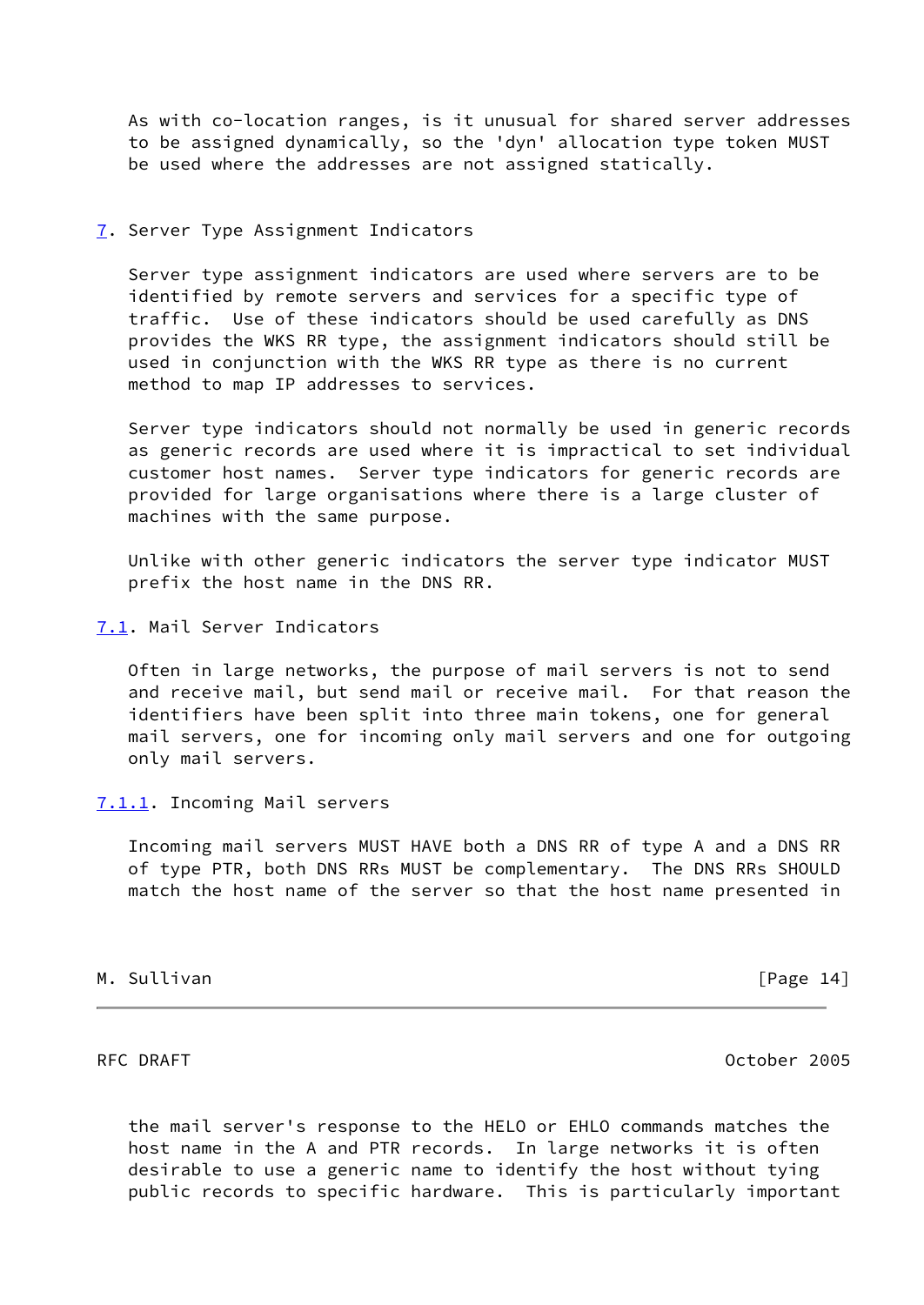when using load balancers and similar hardware. Suggested tokens for use as the incoming MX host names is the token 'mx' which would normally prefix a number identifying the pool member. The 'mx' token SHOULD be the first characters of the host name, for example:

 \$ORIGIN 0.0.10.IN-ADDR.ARPA. 0 IN PTR mx0.example.com. 1 IN PTR mx1.example.com. . . 254 IN PTR mx254.example.com. 255 IN PTR mx255.example.com.

### <span id="page-16-0"></span>[7.1.2](#page-16-0). Incoming and Outgoing Mail servers

 Incoming and outgoing mail servers MUST HAVE both a DNS RR of type A and a DNS RR of type PTR, both DNS RRs MUST be complementary. The DNS RRs SHOULD match the host name of the server so that the host name presented by the mail server's response to the HELO or EHLO commands matches the host name in the A and PTR records.

 Normally servers will not have generic host names when they are both incoming and outgoing servers, however in the event that this configuration is required, the 'mail' token should be used to prefix host name in the PTR record. For example:

 \$ORIGIN 0.0.10.IN-ADDR.ARPA. 0 IN PTR mail0.example.com. 1 IN PTR mail1.example.com. . . 254 IN PTR mail254.example.com. 255 IN PTR mail255.example.com.

## <span id="page-16-1"></span>[7.1.3](#page-16-1). Outgoing Mail servers

 Outgoing mail servers MUST HAVE both a DNS RR of type A and a DNS RR of type PTR, both DNS RRs MUST be complementary. The DNS RRs SHOULD match the host name of the server so that the host name presented in the mail server's response to the HELO or EHLO commands matches the host name in the A and PTR records. It is often desirable to use a generic name to identify the host without tying public records to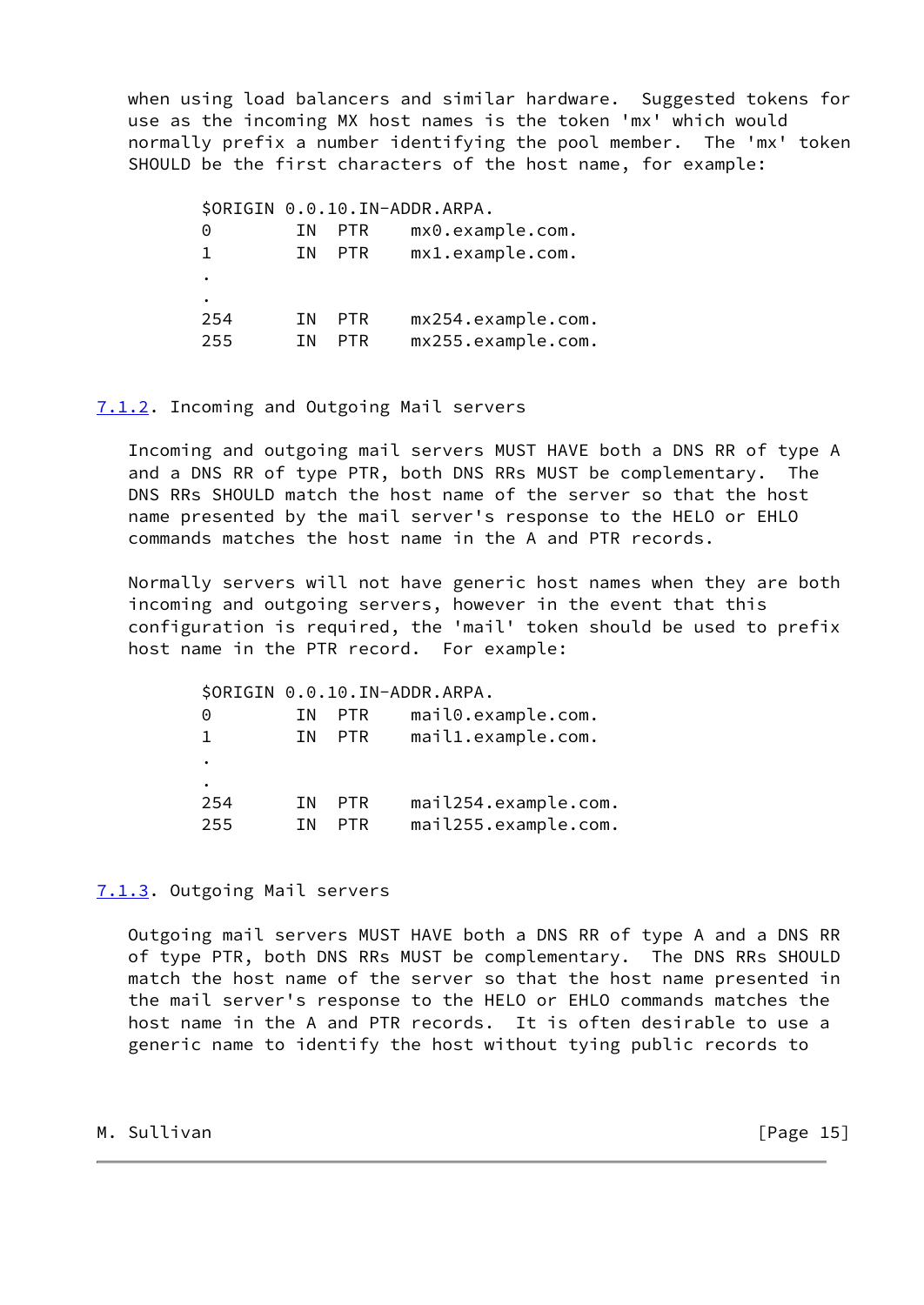<span id="page-17-1"></span> specific hardware. Suggested tokens for use as the outgoing mail servers is the token 'mail' or 'smtp' which would normally prefix a number identifying the pool member. The 'mail' or 'smtp' token SHOULD be the first characters of the host name, for example:

|     |     |            | \$ORIGIN 0.0.10.IN-ADDR.ARPA. |
|-----|-----|------------|-------------------------------|
| Θ   | ΙN. | <b>PTR</b> | mail0.example.com.            |
| Т.  | ΤN. | <b>PTR</b> | mail1.example.com.            |
| ٠   |     |            |                               |
| ٠   |     |            |                               |
| 254 | ΙN  | <b>PTR</b> | smtp254.example.com.          |
| 255 | ΙN  | PTR        | smtp255.example.com.          |

## <span id="page-17-0"></span>[7.2](#page-17-0). Web Servers

 Web servers SHOULD be identifiable with DNS RRs of type PTR. For that reason when deploying clusters of web servers for the same sites, they SHOULD be identified with the prefix token of 'www' whenever generic host names are used, for example:

 \$ORIGIN 0.0.10.IN-ADDR.ARPA. 0 IN PTR www0.example.com. 1 IN PTR www1.example.com. . . 254 IN PTR www254.example.com. 255 IN PTR www255.example.com.

## <span id="page-17-2"></span>[7.3](#page-17-2). DNS Servers

 DNS server SHOULD be identifiable with DNS RRs of type PTR. It is relatively unusual for large clusters of DNS servers to be deployed, further it is not advised to deploy clusters of DNS servers on the same IP ranges except in special configurations. DNS servers are usually identified in NS and A RRs with the 'ns' token prefixed to a numeric value, therefore the same token SHOULD be used for the DNS RRs of type PTR, for example:

 \$ORIGIN 0.0.10.IN-ADDR.ARPA. 0 IN PTR ns0.example.com. 1 IN PTR ns1.example.com. . . 254 IN PTR ns254.example.com. 255 IN PTR ns255.example.com.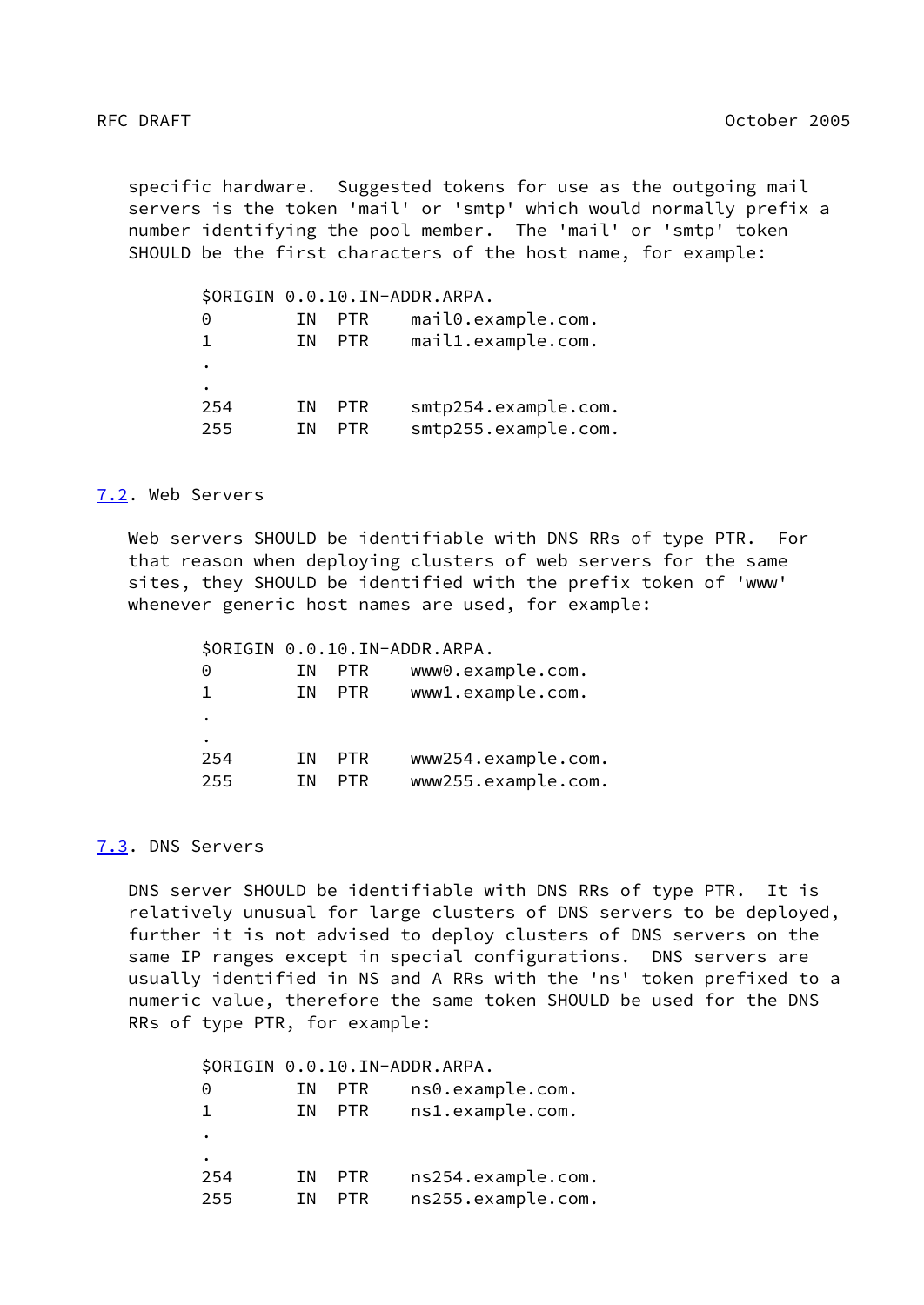<span id="page-18-1"></span>RFC DRAFT CONSERVERS AND RECORD CONSERVERS AND DELAND OCTOber 2005

## <span id="page-18-0"></span>[7.4](#page-18-0). Core Infrastructure

 Core infrastructure SHOULD NOT be named in a generic fashion, each name SHOULD be used as a unique identifier for the piece of equipment. The non generic names of the devices does not have to indicate any meaningful information to third parties. Core infrastructure SHOULD use the token 'core' to identify it as a core device, for example:

| 0   |     |            |                                                                        |
|-----|-----|------------|------------------------------------------------------------------------|
|     |     |            | fastethernet3-1.dkn4-core.canberra.example.com.                        |
|     |     |            | IN PTR gigabitethernet3-0.dkn-                                         |
|     |     |            |                                                                        |
|     |     |            |                                                                        |
|     |     |            |                                                                        |
| 54  | ΙN  | <b>PTR</b> | pos4-1.ken-core4.sydney.example.com.                                   |
| 55  | ΙN. | <b>PTR</b> |                                                                        |
|     |     |            | 10gigabitethernet2-2.core02.sydney.example.com.                        |
|     |     |            |                                                                        |
|     |     |            |                                                                        |
| 254 | ΙN  | <b>PTR</b> | i-2-0.dal-core01.example.com.                                          |
| 255 | ΙN  | <b>PTR</b> | i-10-0.chi-core01.example.com.                                         |
|     |     |            | \$ORIGIN 0.0.10.IN-ADDR.ARPA.<br>IN PTR<br>corel.canberra.example.com. |

## <span id="page-18-2"></span>[7.5](#page-18-2). Multi-Purpose Hosts

 Multi-purpose servers SHOULD be identifiable with DNS RRs of type PTR. Multi-purpose servers are not servers defined in 6.4. of this document, but are servers where multiple public services are deployed. Where the operator does not wish to identify a local service, for any reason, and chooses to use a generic name for the DNS RRs the server SHOULD be identified by the token 'srv'. For example:

 \$ORIGIN 0.0.10.IN-ADDR.ARPA. 0 IN PTR 10.0.0.0.srv.example.com. 1 IN PTR 10.0.0.1.srv.example.com. . .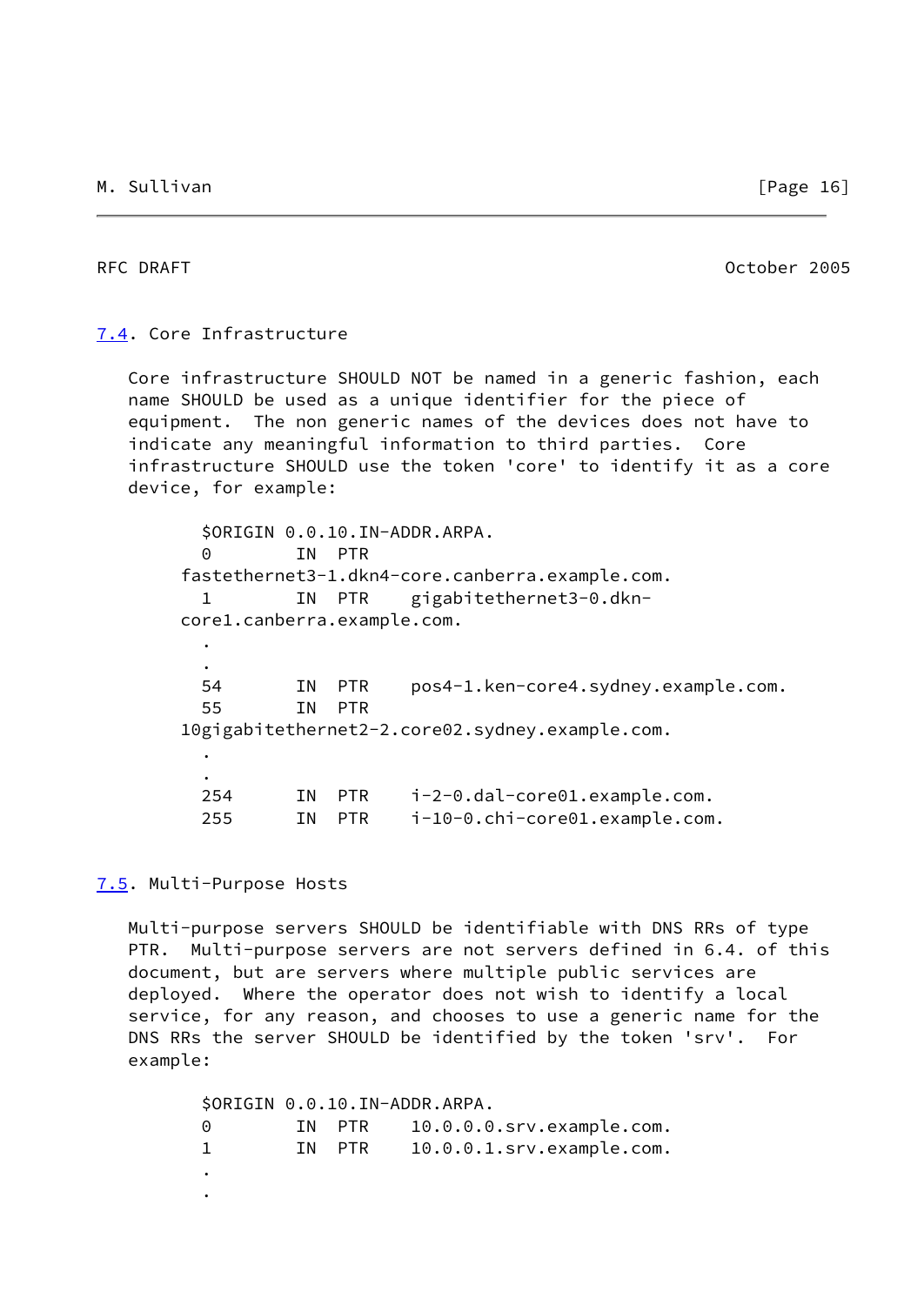254 IN PTR 10.0.0.254.srv.example.com. 255 IN PTR 10.0.0.255.srv.example.com.

 If the 'srv' token is used for dynamically allocated hosts the 'srv' token MUST suffix a 'dyn' token as described in **Section 4.2** of this document.

### M. Sullivan [Page 17]

<span id="page-19-1"></span>RFC DRAFT October 2005

<span id="page-19-0"></span>[8](#page-19-0). Language Issues in Naming Schemes

 The author of this document notes, and acknowledges, that there are some truly beautiful languages around the world, however the naming scheme proposes English tokens as the majority population of the Internet speaks English when communicating with persons of another country, as English is almost a common language.

<span id="page-19-2"></span>[9](#page-19-2). Miscellaneous Items with Respect to Naming Schemes

 The author also notes that the naming scheme proposed is not comprehensive with respect to devices, and suggests that sensible choices should be made when introducing new tokens to your networks. Particular care should be taken with respect to how others may wish to automate access based upon the device type and use, this is particularly important when considering connections to other organisation's mail servers and other public services.

 Care and consideration should be taken before assigning vendor names to devices, for example when choosing names for devices and questions like; could the device be replaced in the future by another vendors product?

 When using IP addresses in host names, their numbers SHOULD be separated by '.'s (dots) rather than any meta character such as a '-' (dash) and expressed in decimal. Host names SHOULD NOT use the '\_' (underscore) character, host names for hosts with any form of SMTP mail service MUST NOT use the ' ' (underscore) character. It is preferable to use the IP address in reverse format in the same way the the IN-ADDR.ARPA. domain is defined.

 Data repetition MUST be avoided, as MUST redundant (and incorrect) references to the fact that the DNS RR is a PTR, reverse DNS, part of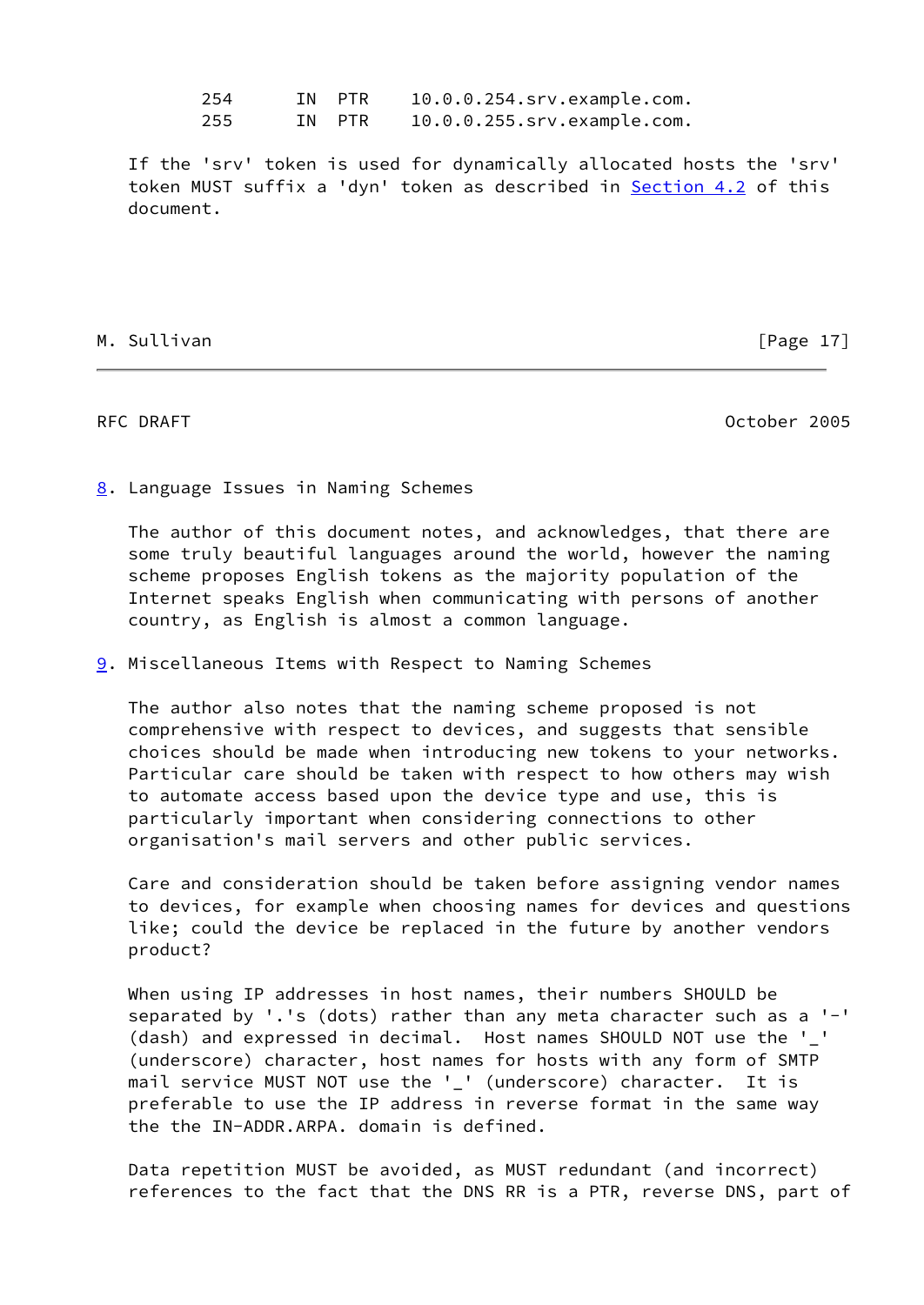the IN-ADDR.ARPA zone. For example, do not use the tokens 'ptr', 'rev', 'in-addr', 'in-addr.arpa' just to indicate the record is within the IN-ADDR.ARPA. domain. Examples of data repetitions would be: 10gigabitethernet2-2.syd-core02.sydney.example.com ('syd' makes 'sydney' redundant).

 Where Location specific data and tokens describe in Sections [4](#page-4-0) and [6](#page-12-0) are used the location data MUST prefix the tokens from Sections [4](#page-4-0) and/or 6, for example:

 \$ORIGIN 0.0.10.IN-ADDR.ARPA. 0 IN PTR 10.0.0.0.syd.dyn.example.com. 1 IN PTR 10.0.0.1.syd.res.dyn.example.com. . .

M. Sullivan **Manufather Community** Change 18 and The Community Change 18 and The Community Change 18 and Change 18 and Change 18 and Change 18 and Change 18 and Change 18 and Change 18 and Change 18 and Change 18 and Chang

<span id="page-20-1"></span>RFC DRAFT October 2005

| 254   | IN PTR | 10.0.0.254.ny.bus.sta.example.com.    |
|-------|--------|---------------------------------------|
| 255 — | IN PTR | 10.0.0.255.paris.res.sta.example.com. |

### <span id="page-20-0"></span>[10.](#page-20-0) DNS Requirements

 The DNS service and naming schemes MUST conform to other current RFCs and BCPs.

All DNS RRs of type PTR MUST have a corresponding DNS RR of type A.

 Generic naming schemes across multiple networks SHOULD NOT be used unless the network is dynamically allocated. Generic records SHOULD be used where networks are dynamically allocated.

### <span id="page-20-2"></span>[11.](#page-20-2) Security Considerations

 This RFC does not define any new services or protocols. The authors of this memo acknowledge that it includes recomendations for the adoption of a publicly accesible naming scheme that provides information about network allocations and for services provided at different network hosts.

 This information is at least partialy available in many ways such as existing naming schemes, the Internet's routing table and WHOIS [\(RFC](https://datatracker.ietf.org/doc/pdf/rfc3912) [3912](https://datatracker.ietf.org/doc/pdf/rfc3912)) information. Additionally, current network threat models make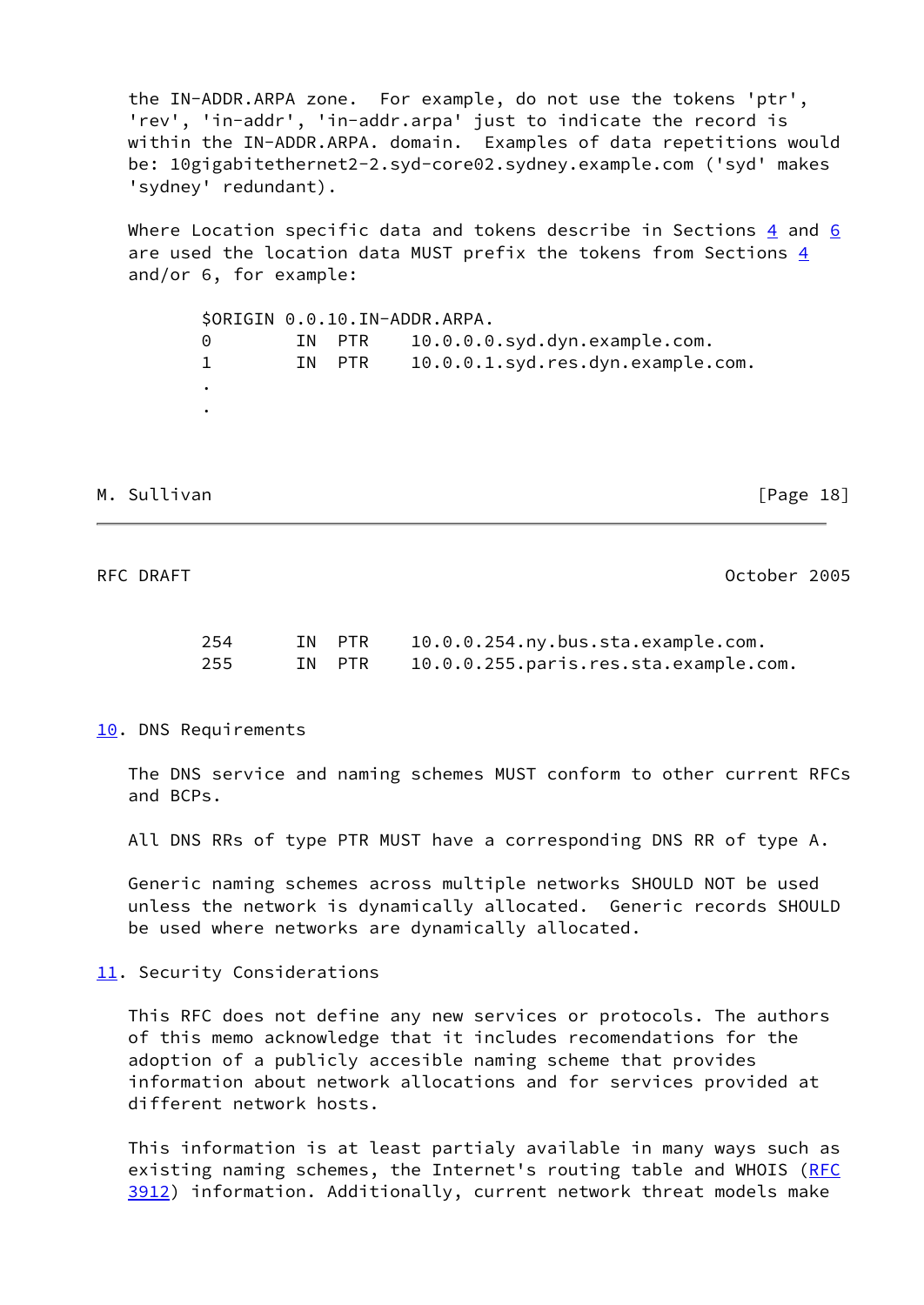the scanning of large network allocations a non-issue for an attacker. Further, mail and DNS servers are easily identified by other methods.

<span id="page-21-0"></span>[12.](#page-21-0) Acknowledgements

Steven Champeon

Luis Munoz

- <span id="page-21-1"></span>[13.](#page-21-1) References
	- [RFC 1033] Lottor, M, "Domain Administrators Operations Guide", [RFC](https://datatracker.ietf.org/doc/pdf/rfc1033) [1033,](https://datatracker.ietf.org/doc/pdf/rfc1033) USC/Information Sciences Institute, November 1987.
	- [RFC 1034] Mockapetris, P., "Domain Names Concepts and Facilities", STD 13, [RFC 1034,](https://datatracker.ietf.org/doc/pdf/rfc1034) USC/Information Sciences Institute, November 1987.
	- [RFC 1035] Mockapetris, P., "Domain Names Implementation and Specification", STD 13, [RFC 1035,](https://datatracker.ietf.org/doc/pdf/rfc1035) USC/Information Sciences Institute, November 1987.

| М. |  |  |  | Sullivan |  |
|----|--|--|--|----------|--|
|    |  |  |  |          |  |

<span id="page-21-2"></span>RFC DRAFT October 2005

 $[Page 19]$ 

- [RFC 1123] Braden, R., "Requirements for Internet Hosts -- Application and Support", STD 3, [RFC 1123,](https://datatracker.ietf.org/doc/pdf/rfc1123) IETF, October 1989.
- [RFC 1178] Libes, D., "Choosing a Name for Your Computer", FYI 5, [RFC](https://datatracker.ietf.org/doc/pdf/rfc1178) [1178,](https://datatracker.ietf.org/doc/pdf/rfc1178) Integrated Systems Group/NIST, August 1990.
- [RFC 1183] Ullman, R., Mockapetris, P., Mamakos, L, and C. Everhart, "New DNS RR Definitions", [RFC 1183](https://datatracker.ietf.org/doc/pdf/rfc1183), October 1990.
- [RFC 1535] Gavron, E., "A Security Problem and Proposed Correction With Widely Deployed DNS Software", [RFC 1535,](https://datatracker.ietf.org/doc/pdf/rfc1535) ACES Research Inc., October 1993.
- [RFC 1536] Kumar, A., Postel, J., Neuman, C., Danzig, P., and S. Miller, "Common DNS Implementation Errors and Suggested Fixes", [RFC 1536,](https://datatracker.ietf.org/doc/pdf/rfc1536) USC/Information Sciences Institute, USC, October 1993.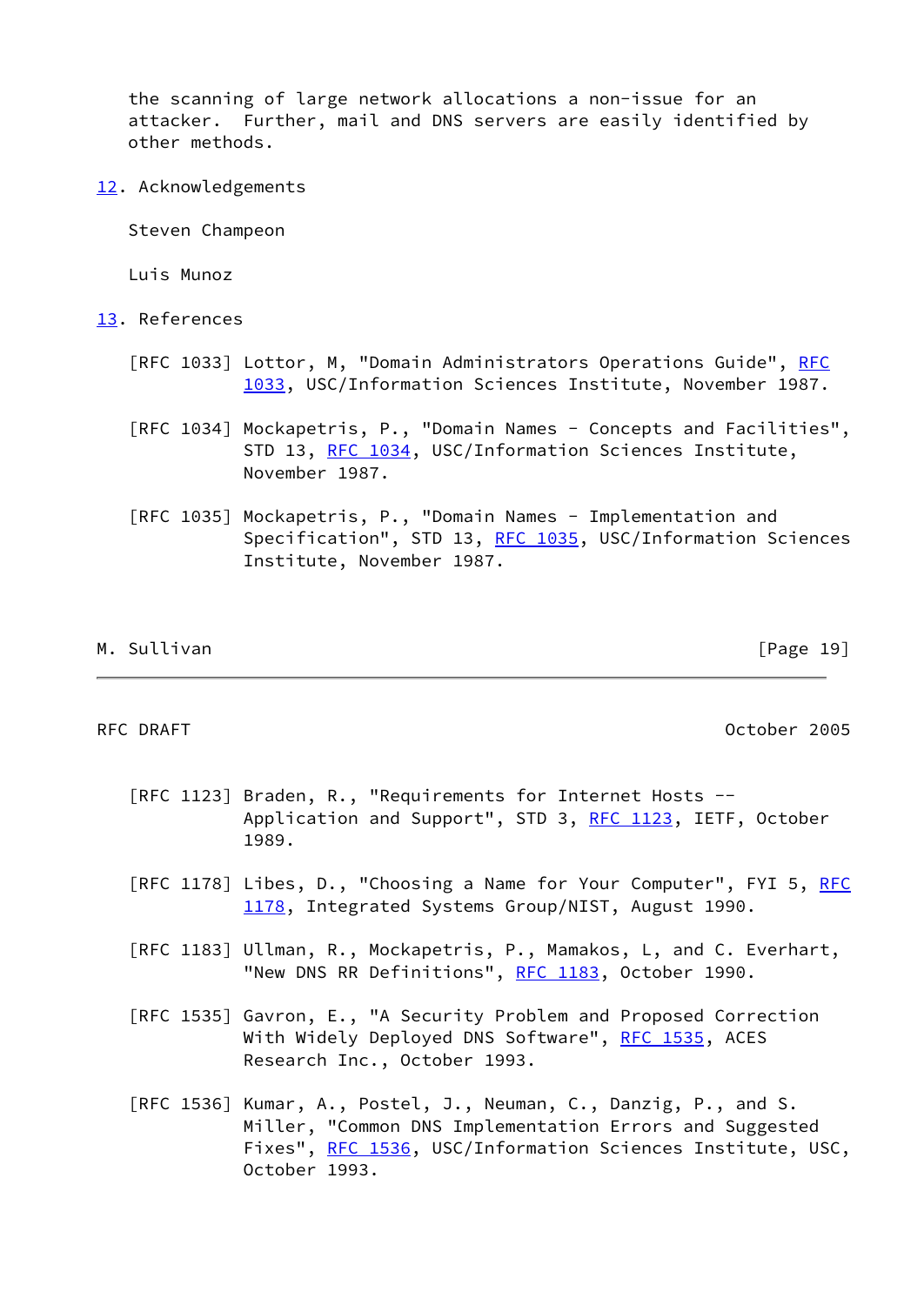[RFC 1537] Beertema, P., "Common DNS Data File Configuration Errors", [RFC 1537,](https://datatracker.ietf.org/doc/pdf/rfc1537) CWI, October 1993.

 [RFC 1912] Barr, D., "Common DNS Operational and Configuration Errors",

[RFC 1912,](https://datatracker.ietf.org/doc/pdf/rfc1912) The Pennsylvania State University, February 1996

[RFC 2821] Klensin, J., "Simple Mail Transfer Protocol", [RFC 2821](https://datatracker.ietf.org/doc/pdf/rfc2821), AT&T Laboratories, April 2001.

[RFC 3912] Daigle, L., "WHOIS Protocol Specification", [RFC 3912,](https://datatracker.ietf.org/doc/pdf/rfc3912) VeriSign, Inc., September 2004.

 [RFC 4084] Klensin, J., "Terminology for Describing Internet Connectivity", [RFC 4084,](https://datatracker.ietf.org/doc/pdf/rfc4084), May 2005.

 [BOG] Vixie, P, et. al., "Name Server Operations Guide for BIND", Vixie Enterprises, July 1994.

Copyright and Disclaimer

Copyright (C) The Internet Society (2006).

 This document is subject to the rights, licenses and restrictions contained in  $BCP$  78, and except as set forth therein, the authors retain all their rights.

This document and the information contained herein are provided on an

## M. Sullivan **Manufather Community** Change 201

<span id="page-22-0"></span>RFC DRAFT October 2005

 "AS IS" basis and THE CONTRIBUTOR, THE ORGANIZATION HE/SHE REPRESENTS OR IS SPONSORED BY (IF ANY), THE INTERNET SOCIETY AND THE INTERNET ENGINEERING TASK FORCE DISCLAIM ALL WARRANTIES, EXPRESS OR IMPLIED, INCLUDING BUT NOT LIMITED TO ANY WARRANTY THAT THE USE OF THE INFORMATION HEREIN WILL NOT INFRINGE ANY RIGHTS OR ANY IMPLIED WARRANTIES OF MERCHANTABILITY OR FITNESS FOR A PARTICULAR PURPOSE.

Author's Address:

 Matthew Sullivan Spam and Open Relay Blocking System Po Box 5150